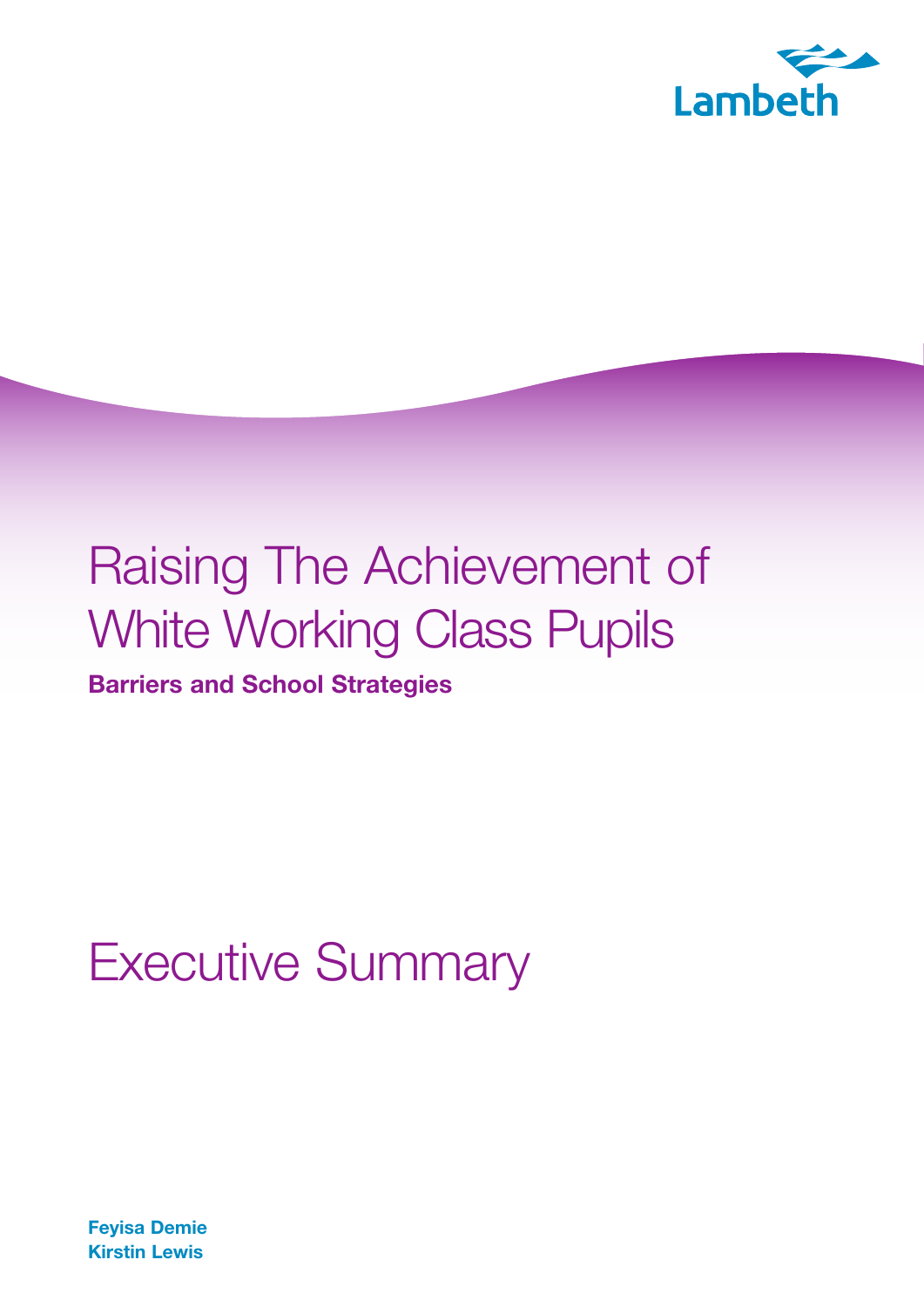#### Acknowledgements

This research was commissioned by London Borough of Lambeth in the light of the growing national concern about the low attainment of White British children from a low income background. It is hoped that the findings will be of value to policy makers, schools and practitioners.

In the Lambeth Children and Young People's Service many people were involved in all stages of the research. We extend our particular thanks to Phyllis Dunipace, Executive Director of Children and Young People's Service for her support and encouragement throughout the project. Special thanks are also due to Chris Ashton, Divisional Director, for support and Emily Fisher, James McDonald, Robert Tong, Anne Taplin and Rebecca Butler for their help with the analysis, preparation and editing of substantial parts of the manuscript. We thank them for their diligence and patience in the seemingly endless redraft.

This publication would have not been possible without the support of the case study schools. Our greatest debt is to the 13 schools, the pupils, parents and teachers involved in the research that gave their time freely and allowed us to enquire into one of the most important areas of white working class pupils' education. In particular our special thanks go to:

- Janet Mullholland, Executive Headteacher, Stockwell Primary School
- Denise Webster, Headteacher, Norwood Secondary School
- David Boyle, Principal, Dunraven Secondary School
- Craig Tunstall, Executive Headteacher, Kingswood/Elmwood Federation
- Diana Morgan, Headteacher, Johanna Primary School
- Jeanne Carabine, Headteacher, Walnut Tree Walk Primary School
- Pauline Turnham, Headteacher, Allen Edwards Primary School
- Christopher Ashley-Jones, Headteacher, Hitherfield Primary School
- Rosemary Newlove, Headteacher, Streatham Wells Primary School
- Richard Thornhill, Executive Headteacher, Loughborough Primary School
- Elena Mauro and Joanna Eade, Heads of School, Loughborough Primary School
- Morgan Williams, Headteacher, St. Anne's RC Primary School
- Anthea Dalton, Headteacher, Glenbrook Primary School
- Ian Hyde, Headteacher, Crown Lane Primary School

We are grateful to them and to others who made helpful comments during the course of the research or commented on the draft reports.

We hope that all the above will feel that their time and effort have been worthwhile and we accept full and sole responsibility for any mistakes or unintentional misrepresentations in reporting the findings. The views expressed in the report are those of the authors and not necessarily those of Lambeth Council.

© Lambeth Council 2010

ISBN 978-0-9556433-9-2

Feyisa Demie – Adviser for school self-evaluation/Head of Research & Statistics Kirstin Lewis – Raising Achievement Research Manager

First Published January 2010 by Lambeth Research and Statistics Unit, International House, Canterbury Crescent, London, SW9 7QE.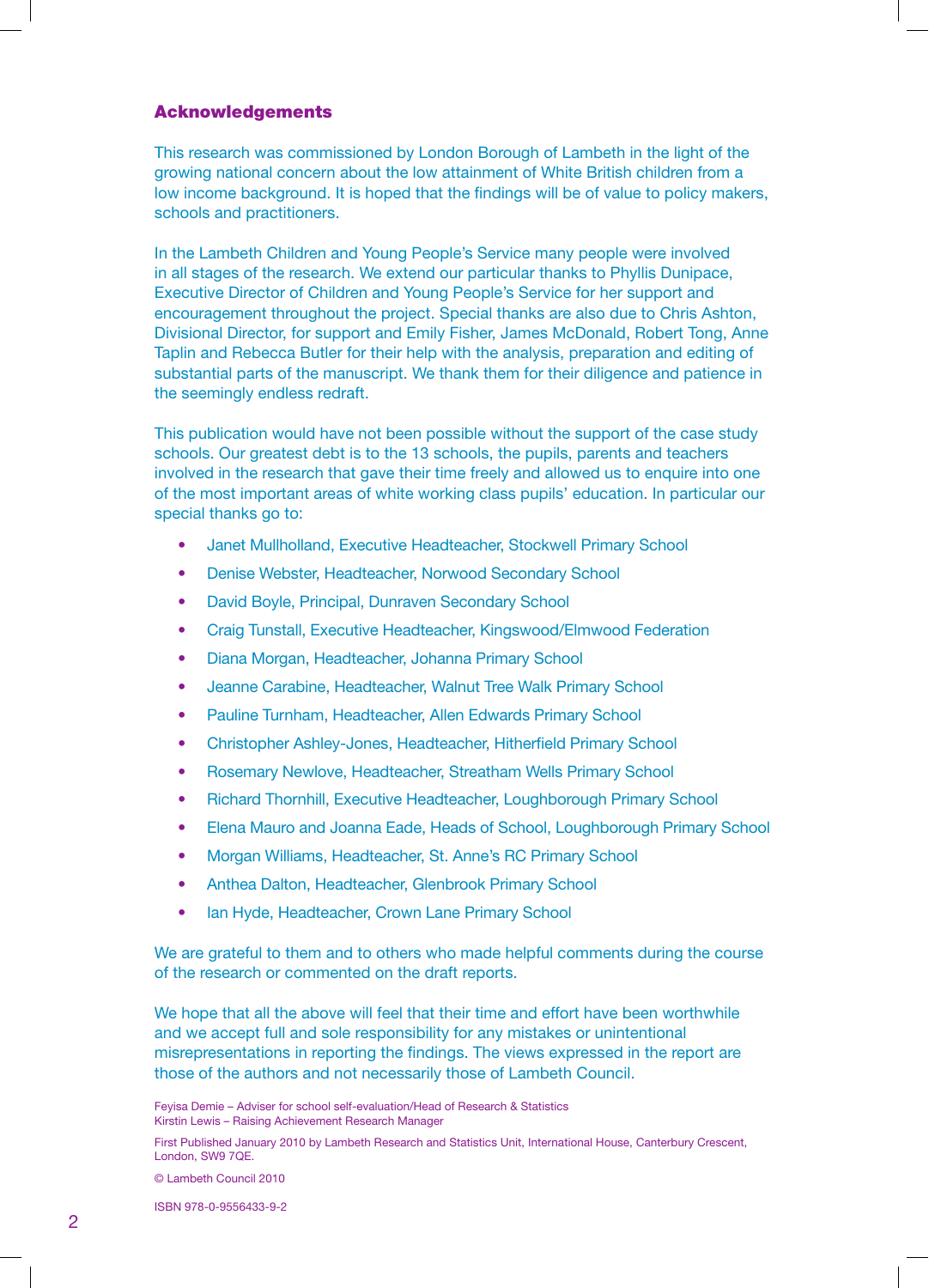## **Contents**

### Raising the Achievement of White Working Class Pupils: Barriers and School Strategies

### Executive Summary'

| <b>Section 1: Introduction</b>                            | 4  |
|-----------------------------------------------------------|----|
| <b>Section 2: Barriers to Learning</b>                    | 7  |
| Lack of parental aspiration                               | 8  |
| Marginalisation and a perceived loss of culture           | 9  |
| The impact of poverty                                     | 10 |
| Low literacy levels and language deprivation              | 11 |
| <b>Curriculum barriers</b>                                | 12 |
| Lack of targeted support                                  | 12 |
| <b>Section 3: School Strategies to Raise Achievement</b>  | 13 |
| Strong and visionary leadership                           | 13 |
| Use of data to raise achievement                          | 14 |
| Use of a relevant inclusive curriculum                    | 15 |
| <b>Targeted support</b>                                   | 16 |
| Use of learning mentors                                   | 17 |
| Engaging parents and breaking the cycle of low aspiration | 18 |
| Support for primary to secondary transition arrangements  | 19 |
| <b>Section 4: Conclusions and Recommendations</b>         | 20 |
| <b>Conclusions</b>                                        | 20 |
| <b>Policy Implications</b>                                | 21 |
| <b>Recommendations</b>                                    | 22 |

<sup>1</sup>For details of the reports see: Demie, F and Lewis, K. (2010). *White Working Class Achievement: Barriers to learning*, Research and Statistics Unit, London Borough of Lambeth, January.

Demie, F and Lewis, K. (2010). *Raising Achievement of White Working Class Pupils: School Strategies*, Research and Statistics Unit, London Borough of Lambeth, January.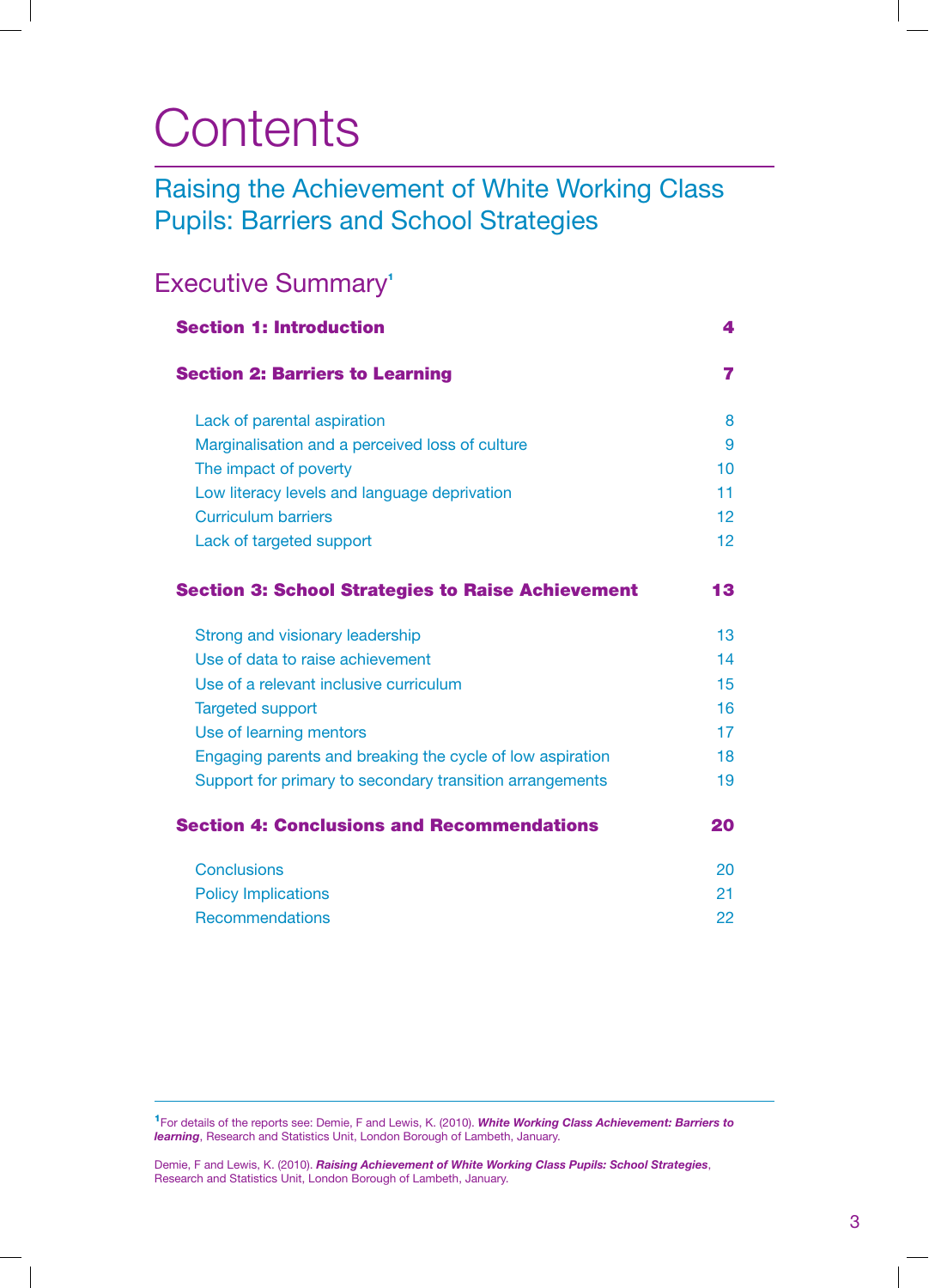#### Section 1: Introduction

#### **1. Background to the Study**

This study aims to examine the key barriers to learning and the school strategies to raise achievement of White British pupils with low income backgrounds. There is increasing evidence that the performance of pupils from a White British background in inner city schools is beginning to fall behind that of some of the other ethnic groups. Yet the educational underachievement of White British working class pupils in schools has seldom been discussed in the achievement debate and national policy formulation.



**Figure 1. 5+A\*-C GCSE Results by Parents' Social Class in England 2006** 

\* Never worked and long term unemployed \* Never worked and long term unemployed

Source: The Youth Cohort Study (YCS) 2004; http://www.dfes.gov.uk/rsgateway/DB/ SFR/s000560/Addition1.xls (accessed 3 November 2007)

Recent research on social class and attainment provides a useful means of understanding and talking about social class and social class inequalities (Reay, 1998). Social class has been shown to have a significant impact on educational outcomes and future life chances even when educational achievement is high (Marshall, 2002). Working class pupils are less likely to achieve 5+A\*-C passes at General Certificate of Secondary Education (GCSE) than their middle class peers and are less likely to go on to higher education (Babb, 2005; OFSTED, 2005). They are also less likely to attend a popular and successful school (Sutton Trust, 2005).

The above findings are also supported by the national Youth Cohort Study (YCS) of England and Wales, which provides some of the useful data on attainment and social class background using parental occupation. Figure 1 and Table 1 show a clear picture of how different social class groups shared unequally in GCSE attainment.

The data reveals that social class is strongly associated with achievement and there is a considerable difference in attainment between pupils with a professional and a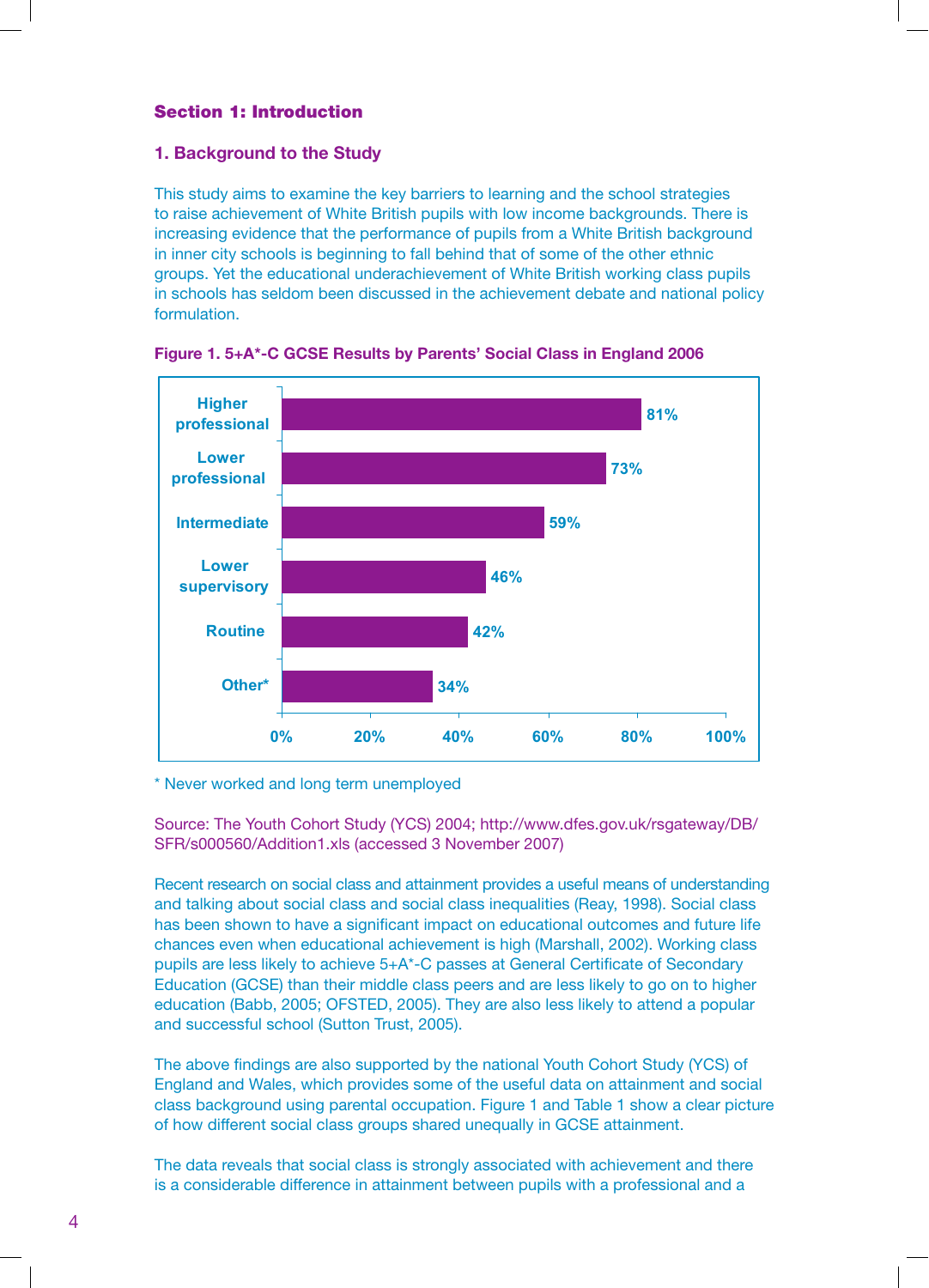working class background. It confirms previous findings that pupils with parents with a higher and lower professional occupation do significantly better than those with parents in a manual occupation at GCSE. The proportion of pupils with 5+A\*-C in the highest social class was at least twice as great as pupils with a manual working class background.

Trend YCS data also shows a rise in the proportion of young people gaining five or more GCSEs amongst all family backgrounds. Thus the percentage of 16 year olds with parents in routine occupations achieving this level has more than doubled between 1999 and 2006. However, large differences remained in 2006, with nearly 81% of higher professional occupation gaining 5+A\*-C compared to 42% in routine occupation, with a gap of 39 percentage points. Nevertheless despite the high proportionate increase (see Table 1), there is still a long way to go before young people from lower socio-economic groups narrow the achievement gap with those from the higher socio-economic groups.

| <b>Parental Occupation</b> | 1999 | 2001 | 2003 | 2006 |
|----------------------------|------|------|------|------|
| Higher professional        | 75%  | 77%  | 76%  | 81%  |
| Lower professional         | 62%  | 64%  | 65%  | 73%  |
| Intermediate               | 49%  | 51%  | 53%  | 59%  |
| Lower supervisory          | 34%  | 34%  | 41%  | 46%  |
| <b>Routine</b>             | 26%  | 31%  | 33%  | 42%  |
| Other/not classified       | 24%  | 26%  | 34%  | 34%  |

#### **Table 1. GCSE performance by parental occupation**

Source: http://www.dcsf.gov.uk/rsgateway/DB/SBU/b000795/index.shtml

A statement from the then Department for education and Skills (DfES) in 2006 also acknowledges that there is a long-standing association between social class and educational achievement:

*'There is a strong, direct and long-standing association between social class and successful achievement in education.' (DfES 2006:7).* 

DCFS figures for many years (1997-2006) show that pupils from advantaged backgrounds (managerial, professional) were more than three times as likely to obtain 5+ GCSE A\*-C grades than their peers at the other end of the social spectrum (unskilled manual). Indeed, although children from both social groups have improved, in percentage terms, in obtaining 5+ GCSE A\*-C grades, the gap between them is getting larger every year.

A recent research review commissioned by the DCSF has also revealed that;

*'The attainment of White British pupils is polarised by social class to a greater extent than any other ethnic groups. White British pupils from managerial and professional homes are one of the highest attaining groups, while White British pupils from working class homes are the lowest attaining groups.' (Strand, 2008)* 

The body of available research suggests that most previous studies have focussed on reasons why working class children are underachieving but with scant research on positive experiences of white working class pupils in British schools.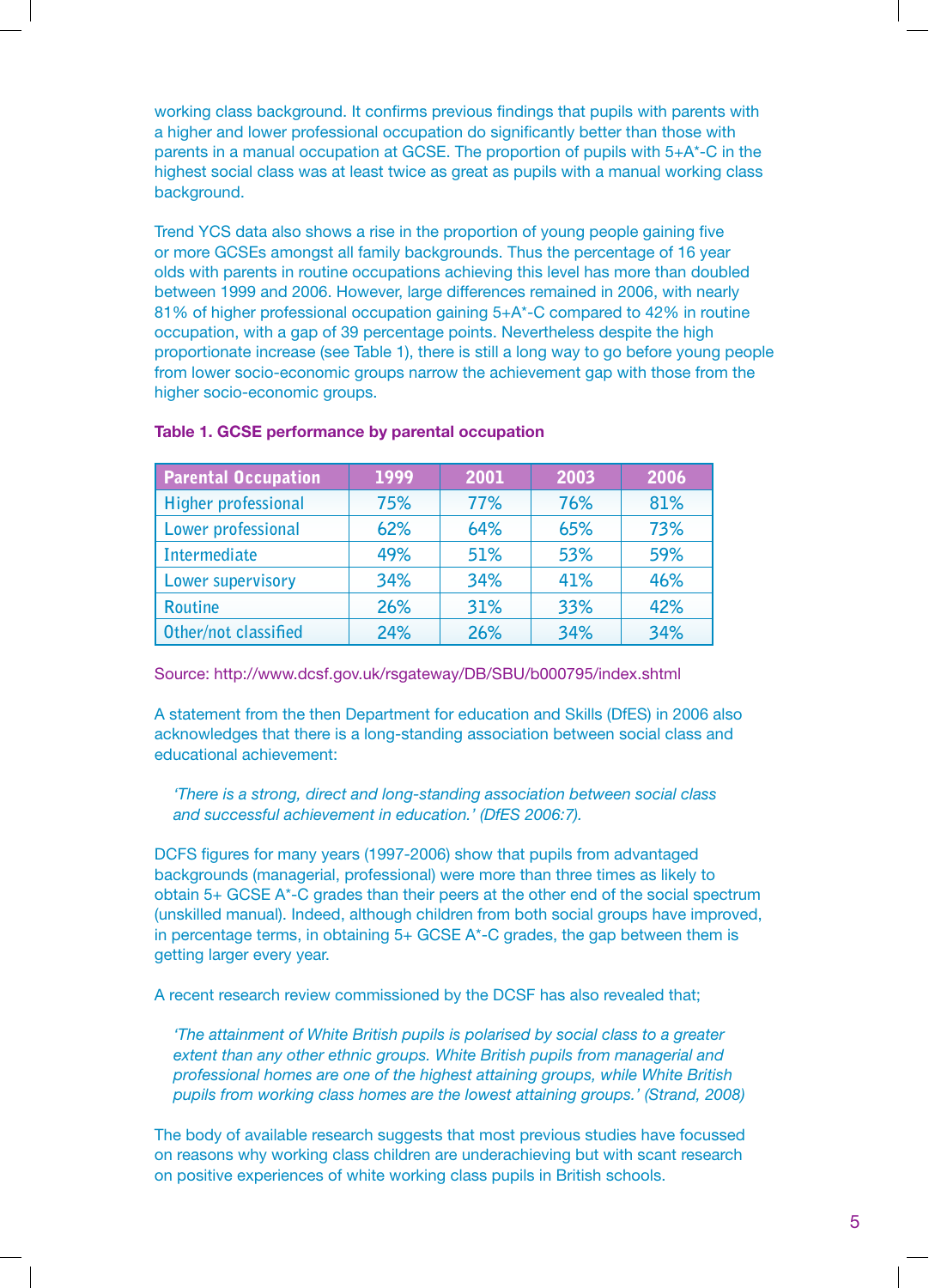In recent years the need for detailed case studies of successful schools in raising achievement has become apparent as a means of increasing our understanding of the ways in which schools can enhance pupils' academic achievement. The key challenge is to find out what successful schools are doing and why these strategies are proving to be effective in raising the achievement of white working class pupils. For these reasons, recently a number of studies have looked at examples of schools that provide an environment in which Black Caribbean pupils (OFSTED 2002; Demie 2005), Bangladeshi pupils (OFSTED 2004), African heritage pupils (Demie et al 2005) and Somali Pupils (Demie et al 2007) succeed.

We have not been able to identify successfully published evidence of what works in raising achievement of white working class pupils but a recent National College for School Leadership (NCSL) report into *'successful leadership for promoting the achievement of white working class pupils'* records encouraging signs of improvement in the ways schools are addressing the underachievement of the white working class (Mongon and Chapman 2008). Key findings in this study show that the case study schools have strong leadership and strong systems. The headteachers did not accept social class as a reason for failure. They all had high expectations of their students and a profound respect for the people and areas they were working with. Several headteachers came from low income backgrounds and claimed working class roots. Many of the success factors highlighted by the NCSL research report into raising the achievement of white working class pupils are based on the findings from mainly White British schools. However, there is little research into raising the achievement of white working class pupils in mainly multi-racial schools where schools are preparing children to live in a multiracial society by giving them an understanding of the culture and history of different ethnic groups to reflect the communities they serve.

The rich ethnic and linguistic diversity of British society is clearly evident in many classrooms today and there is a need for schools and learning environments to reflect the cultures of the communities they serve. The review of previous research highlighted a clear need for detailed case studies of barriers and successful strategies in raising the achievement of white working class pupils in multi-racial schools as a means of increasing our understanding of the ways in which schools can enhance pupils' academic achievement. However, little research has been carried out to study barriers to learning or to explore case studies of successful schools in raising the achievement of this group of pupils. This research is a case study in Lambeth Local Authority and reflects an emerging concern in the literature that the achievement of pupils from a White British background in inner city schools might have started to fall behind that of some ethnic groups. The key questions raised in the research include:

- What is the attainment of White British working class pupils in schools?
- $\bullet$ • What are the key barriers to learning?
- What strategies do schools use to raise achievement?

The methodological approach for this research comprises case studies of thirteen selected schools, extensive data analysis and focus group interviews. Using an ethnographic approach, detailed case study research was carried out to study the school experiences of white working class pupils including the reasons for underachievement. A structured questionnaire was used to interview headteachers, teachers, parents and pupils to gather evidence on barriers to learning, how well white working class pupils are achieving and pupils' views about the school and its support systems. Parent, pupil, governor and headteacher focus groups were also carried out to ascertain their views and to identify whether their experiences mirrored the views of those participants in the case study interviews.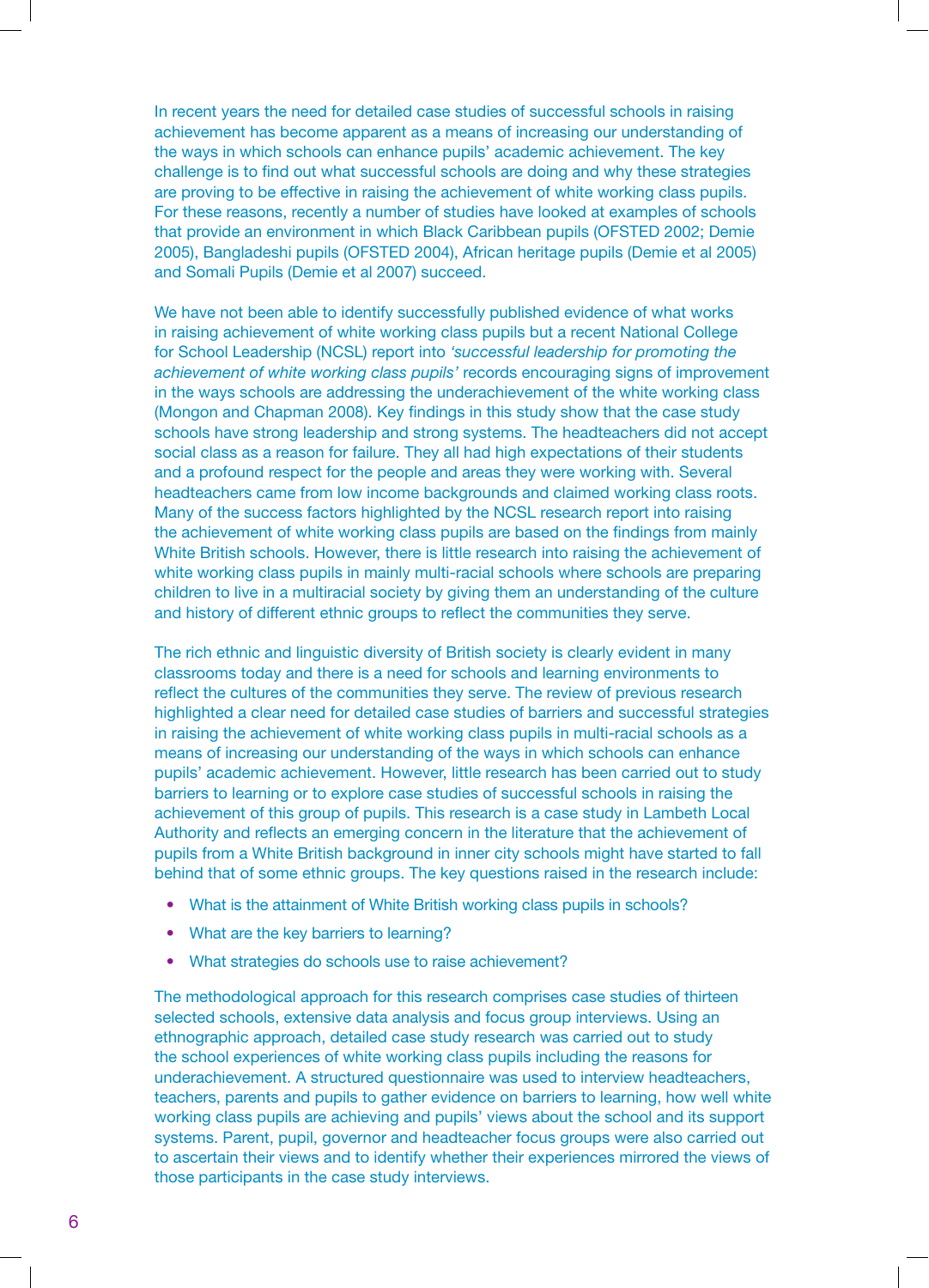#### Section 2: Barriers to Learning

The worryingly low achievement levels of many white working class pupils has been masked by the success of middle class white children in the English school system and failure of Government statistics to distinguish the White British ethnic group by social background. Official education statistics rarely include an accurate measure of a social class and economic background which are still the best indicator of life chances in Britain. This study confirms that one of the biggest groups of underachievers is the white working class. The national data shows that at GCSE, 35% of White British pupils eligible for free school meals achieved 5+A\*-C, compared with 67% of pupils who were not eligible. There is a gap of 33 percentage points for White British compared with a 23 percentage point gap for mixed White/Black African, 20 percentage point gap for mixed White/Black Caribbean, 15 percentage point gap for Indian, 15 percentage point gap for African, 14 percentage point gap for black Caribbean pupils, 9 percentage point gap for Pakistani, whilst the gap for Bangladeshis and Chinese pupils was smaller at 6 percentage points. (Table 2).

| <b>Ethnic Background</b>         | <b>Non FSM</b> | <b>FSM</b> | <b>GAP</b> |
|----------------------------------|----------------|------------|------------|
| <b>Chinese</b>                   | 85%            | 79%        | 6          |
| <b>Bangladeshi</b>               | 65%            | 59%        | 6          |
| Pakistani                        | 61%            | 52%        | 9          |
| <b>Black Caribbean</b>           | 57%            | 43%        | 14         |
| <b>Black African</b>             | 65%            | 50%        | 15         |
| <b>Indian</b>                    | 80%            | 64%        | 16         |
| <b>White and Black Caribbean</b> | 60%            | 40%        | 20         |
| <b>White and Black African</b>   | 69%            | 46%        | 23         |
| <b>White British</b>             | 67%            | 35%        | 33         |

#### **Table 2. GCSE Performance by free school meals and ethnic background in England 2008 (5+ A\*-C percentage)**

Source: http://www.dcsf.gov.uk/rsgateway/DB/SFR/s000822/SFR322008 allKS4noNITables2.xls#'Table

The Lambeth data also suggests that there is a strong association between poverty, social class and successful achievement in education (Demie and Lewis, 2010 a,b). White British pupils are the ethnic group most polarised by the impact of socioeconomic disadvantage. While poverty makes little difference to the achievements at school of some ethnic groups, it makes a vast difference to White British children on free school meals. Making comparisons between the educational attainments of different ethnic groups without explicitly considering the impact of economic disadvantage, effectively treating White British as a single group, is extremely misleading.

There are a number of reasons why white working class pupils are underachieving. As part of the interview headteachers, governors, parents, pupils and teachers were asked, **'what are the main barriers to achievement for white working class pupils in schools?'** The main findings are summarised below. They include a lack of parental aspiration and engagement in school life, poverty and inadequate housing stock, marginalisation and perceived loss of culture and language deprivation.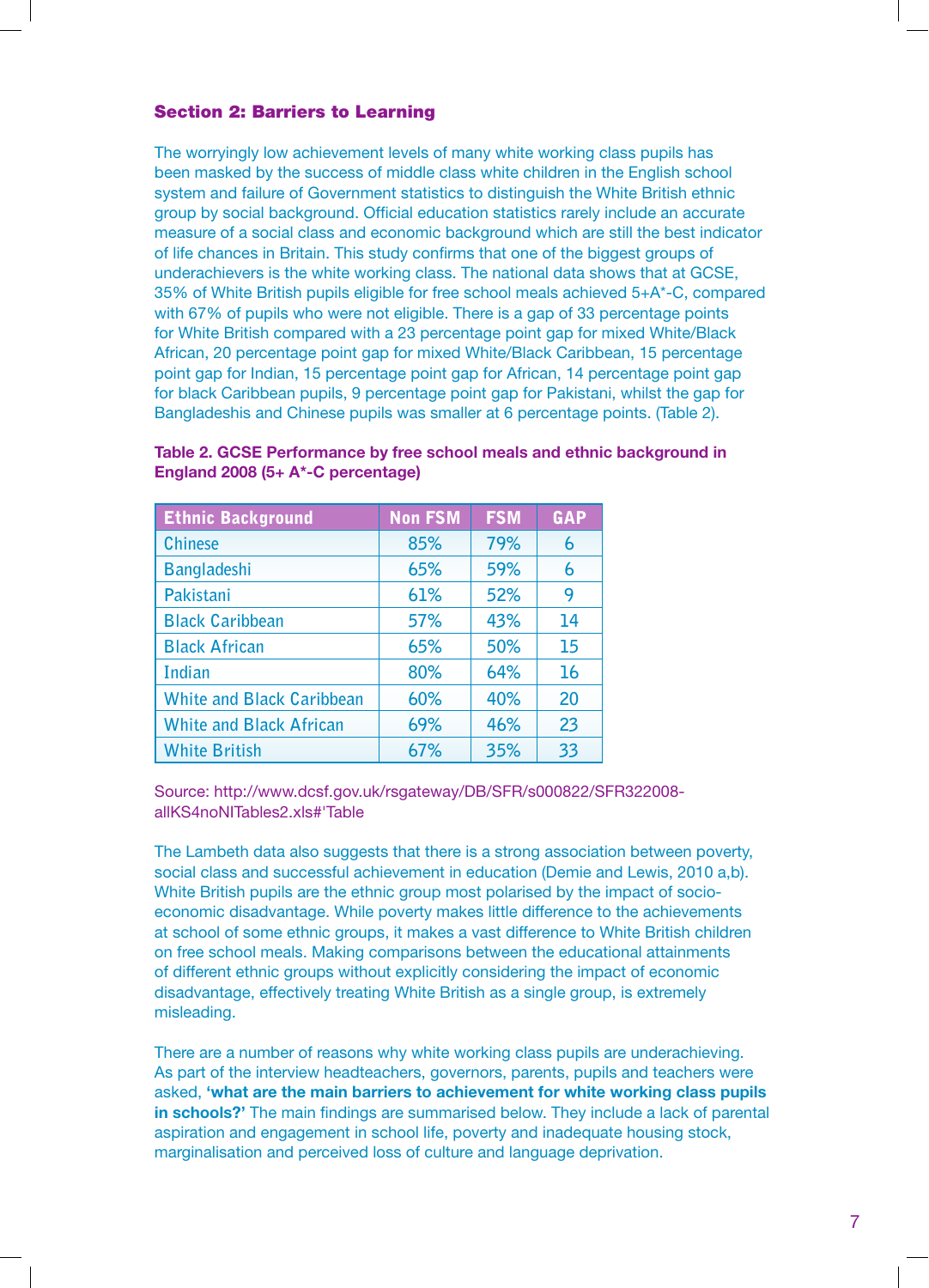**A lack of parental aspiration for their children's education:** Of major concern to those involved in raising the achievement of white working class pupils in schools is the perceived lack of aspiration amongst parents for their children's education and future. Headteachers expressed their concern about the gap between the high aspirations for children's learning at school and the lower aspirations of the parents. Many highlighted the lack of education amongst white working class parents as a causative factor for low aspiration. Many parents were described as young with a legacy of hostility to school that makes it difficult for them to even step over the threshold of a school. They do not feel themselves to be stakeholders in education. In the words of a headteacher:

*'They are seen to lack aspiration with an attitude of dependency; why should I work if the state will pay for me? That's not for me- I'm not going to sacrifice so much.'* 

There was a sense in the governors' focus group that many families held the *'belief that good verbal skills and commonsense were valued because they are necessary for everyday life, but much of what is taught in school is irrelevant.'* 

Amongst school staff there was an opinion that the high value that other community groups place on education in Lambeth, the high aspirations that they have for their children would seem lacking in many white working class families. One teacher commented that the white working class parents in the school did not *'possess the immigrant mentality- the positives we see in this we don't see in the white community, their aspirations, for example.'* 

A lack of aspiration might also originate in a lack of knowledge and understanding of the world amongst many white working class families in the borough. Many pupils know little of a life beyond their home and school. Many appear polarised in their outlook on life and, *'don't go anywhere. They stay in their flats watching TV. They do not travel, they don't go into London. Many don't even go to the local park. This might be a cost issue or it might be that they are perfectly happy here. I'm fine in my world. Why do I need to go any further? There is a self imposed glass ceiling. My mum and dad didn't go to college, they did alright.'* 

Families demonstrated a lack of aspiration in their lack of forward thinking for children's futures. One headteacher commented:

*'With the materialistic culture of Thatcher's time everything exploded and now everyone wants their bit. There is no concept of saving up for things, saving for a 'rainy day'; everything is about instant gratification. Children seem to have the best in material things; two boys, their mother showers them with whatever she*  has, yet their behaviour and attitude towards learning is appalling. We just want *someone to see past tomorrow. Even many children's diet shows a lack of thought for future health.'* 

The culture of instant gratification also manifested itself in the role models that many white working class children aspired to, such as reality TV stars. One headteacher noted: *'If the working class do well, they are not working class anymore. Who are their role models? They cannot necessarily relate to me as a white middle class woman, I dress differently, I talk differently.'*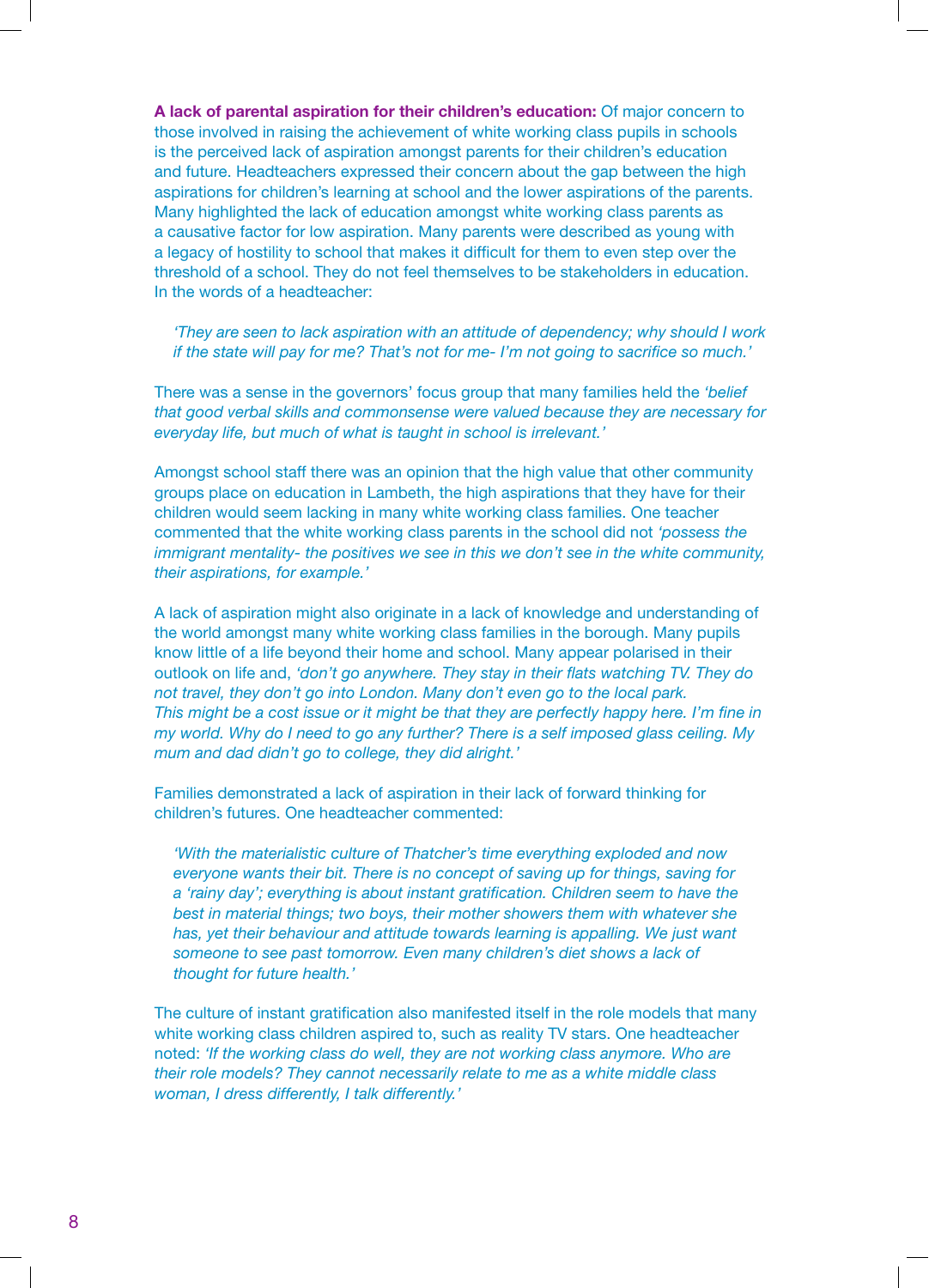A lack of aspiration reflects in children's attitude to learning at school:

*'These children are passive in the classroom. Education does not have a high priority at home and this has an impact on what children feel about their work at school. It is not on the cards to go to University. If you are generally ok you don't need to worry about this.'* 

Poor school attendance amongst white working class families was a recurrent theme throughout discussions in schools, as was a lack of take up for opportunities provided for children out of school hours. A teacher stated that, *'One white mother always talks about her child getting tired so she won't send her to extra lessons, e.g. 1:1, booster.'* 

**Marginalisation and a perceived lack of culture:** Demie et al (2010 a,b) state that since 1998 there has been a 10% decline in the White British population in Lambeth schools and it no longer represents the largest group. School staff talked of a marginalised group who *'huddle together in the playground, a white minority in a majority black school who only engage with the school when there is a problem.'*  One headteacher suggested:

*'Twenty years ago half the school population was White British- now most of them have disappeared. Many have moved out to Kent or Essex or Croydon.… We are*  left in the area with groups who have no social mobility and no way of getting out. *Many of them were born and brought up in the immediate area.'* 

Another staff comment struck a similar chord:

*'They themselves (mothers) feel marginalised; They tend to only engage with the school when there is a problem. It could be because they see the school as 'authority', despite the school providing many opportunities to involve parents in social and curricular evenings.'* 

Many staff in the case study schools reflected upon the impact of this marginalisation upon some children.

*'I think it is very difficult for the white children to identify culturally with the other, more dominant, cultures in the school. They aspire to Eminem or street culture and I would say that a lot of their role models are Black. They speak with South London patois. The white girls hang out with other white girls, when they are in dance club it is noticeable that they are not as grown up as the black girls, emotionally or physically. They do not dance as well, neither do the boys.'* 

A teacher in one case study school who described herself as 'part of a minority' recognised the unusual situation that white pupils now find themselves in as an ethnic minority in the school:

*'there can be an emotional barrier and a lack of self-esteem; it can be true of any minority. If you feel undervalued within the whole school community, it can have a profound impact from an early age. Children can feel confused about where they fit into the world. In our school we are very good at diversity, but may be there is an assumption that because you are British and White, you are already included in things. But do we celebrate being British? It is very subtle and from an early age you can be affected by it and it can affect how you perform and how you engage in school. We are aware of the White British being a minority in the school. Last week we had a staff meeting looking at attendance and achievement, but the issue of social class is a difficult one.'*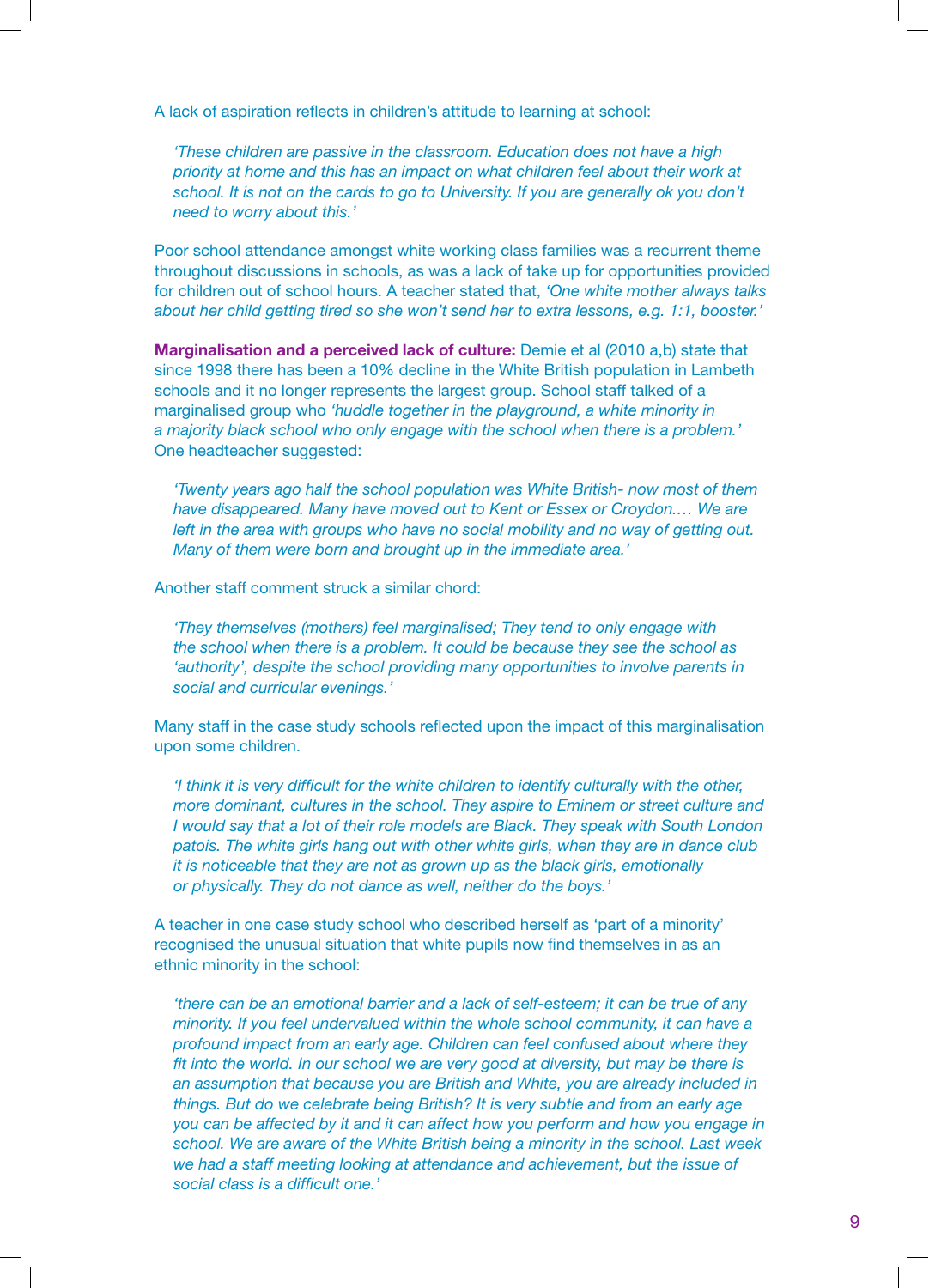A Year 4 teacher in the same school echoed these sentiments:

*'We are very explicit in celebrating other cultures, but there is always that difficulty*  in identifying what is British culture? How many of our pupils would understand *what Maypole Dancing is about? We had a Memorial Day celebration yesterday, but we stressed all the people who died. We celebrate Christmas and Easter but even that is done in a diverse way.'* 

*'I think white families are expected to just fit into the curriculum, it is seen as the norm for them and we focus on the children new to the country/EAL children. We can't assume that the white children get taken anywhere.'* 

One parent governor expressed his concern about the huge take up of local community facilities by the white middle class, but not the white working class families, the target audience. This area has a thriving local neighbourhood centre, which is the designated Children's Centre for the area which also has strong links with the school. Yet it would appear that few of the poorer white families use it. Children's Centres aim to improve outcomes for children under 5 years old. They are service hubs where children and their families receive seamless and integrated early education and childcare, support for parents e.g. advice on parenting, health services and helping parents back into work. Yet this governor states:

*'The purpose of the Children's Centre is to enable parents of young children to get back into work but what you get is your Children's' Centre full of middle class parents who are working.'* 

On the subject of marginalisation a headteacher reflected on bonds that tie other community groups together that do not exist in the white working class group:

*'In the Caribbean community there is an ethos of hard work, with Church and music providing a strong focal point for families. Whereas the White British probably have nothing but the pub…there is no pride in the white community, no strong sense of a cultural identity.'* 

There was concern that although schools are good at celebrating diversity within the curriculum it might be that, *'white families are expected to just fit into the curriculum, it is seen as the norm for them and we focus on the children new to the country/EAL children'* and many staff were beginning to ask, *'do we celebrate being British?'*  Schools recognised the bonds that tie other community groups together e.g. the church, the mosque that do not exist in the white working class group.

**The impact of poverty:** Poverty was seen to play a major role in the underachievement of white working class pupils in the case study schools. Low incomes, benefits and the pressure of not having any money were seen to play their part, impacting the stability of family life. It was reported that for recreation parents turn to cheap alcohol. This can often have a destabilising affect upon regular bedtimes and family meals. Schools reported low self esteem, mental health issues, safeguarding issues, learning difficulties, exclusion, prison, a lack of parenting skills in the family and families having little chance to extricate themselves from the environment with a general *'feeling of hopelessness.'* Many families do not meet the threshold of Social Services so do not get this support.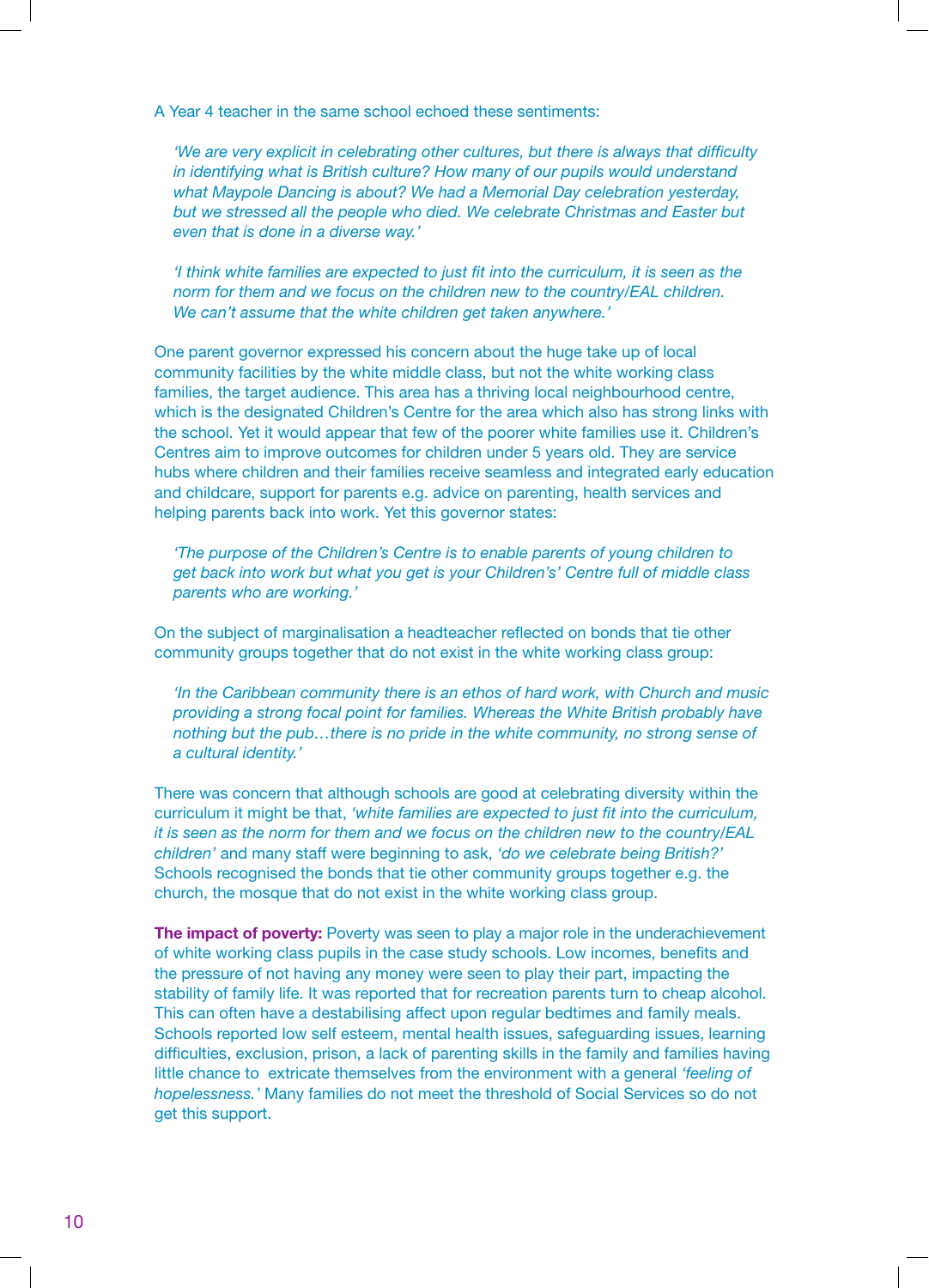A lack of suitable housing appeared to be the first concern of many white parents in the borough. A parent governor commented:

*'If you don't have a safe place you can call home then everything else is difficult. There are 1.7 million families waiting for a suitable home in this country. It really worries me that the British National Party (BNP) play on this issue. We need to take a holistic approach to this, housing affects achievement.'* 

School staff stated that Housing related issues had a depressing impact on children's achievement at the school.

*'Their housing is temporary; there is little space and they are cramped, there is too much noise, there is nowhere for them to play, there is often little security. Even when they live in private accommodation which the Council pays for, they live with the threat of eviction because a private tenant might come along who can pay more to the landlord.'* 

It would also appear that many parents are in the benefit trap because if they worked they would not be able to afford the rent that the council pays for them. Also much of the new housing that's been built in some areas is for key workers not for the local community. This was reported to divide communities because young people are being forced out thus the white working class population decreases.

Anecdotal evidence also suggests a perception amongst some white working class parents that they are positioned as the losers in the struggle for scarce housing resources, whilst minority ethnic groups are the winners. This is however questioned by one parent interviewed who stated that:

*'As a white working class parent, I have never felt excluded. I feel I am treated equally. I am eligible for any housing needs and financial help as every one in my situation who is on low income.' (Parent)* 

Housing allocation may be easy to represent as a site of unfairness, white working class. Because of a scarcity in the housing sector only people who are homeless, and disabilities, or dependent children, can aspire to be housed by local authorities.

**Low literacy levels and language deprivation:** Primary colleagues reflected that many white working class pupils do not have the academic language or language enrichment with which to access the school curriculum, especially as they progress throughout their school career. Many write in a colloquial way. They *'do not progress in the way that many English as Additional Language (EAL) pupils do, they do not have the mindset of EAL learners who take on new vocabulary all the time, for whom learning English is on a continuum.'* Staff from two secondary schools reflected that a lack of academic language is the greatest barrier to achievement and a causative factor in behaviour problems and low achievement throughout their school life. One headteacher suggested that language deprivation starts in the Foundation Stage stating, *'many of the white children come into school well below average, they haven't got the skills, they can't recognise their own name, some can only grunt.'*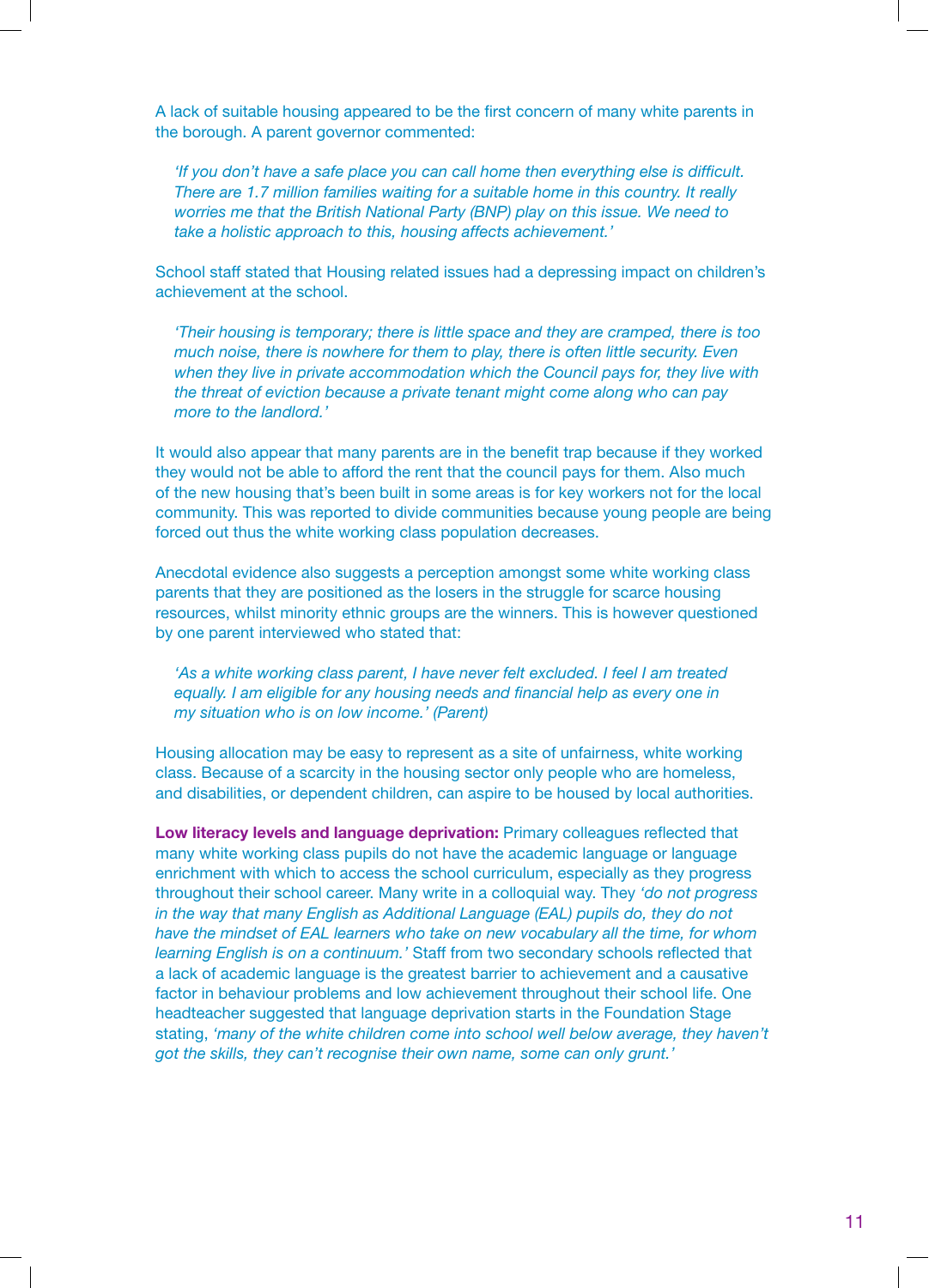It was suggested that the Ethnic Minority Achievement Grant (EMAG) needed to be rethought as there is currently no money to support the language deficit within the white working class community. Although schools are working creatively to support those who are most in need of language support some EMAG co-ordinators felt that their hands *'are tied. I am only really supposed to be supporting the EAL children.'* 

**Curriculum Barriers:** It was felt by schools and parents alike that the curriculum does not reflect the culture and lives of white working class children and that this might well have led to a marginalisation of this group of pupils. In fact, *'the curriculum that has been on offer has not been meeting the needs of White British pupils. There has*  been much emphasis in recent years on elements of black history and a celebration of *cultural days such as Portuguese Day. There has been nothing for the British culture. This might have led to a sense of them losing their identity.' (headteacher)* 

Similarly the Secondary curriculum did not always meet the needs of the white working class cohort.

*'We have to look at a more vocational type of education in our secondary schools for our young people, as we did years ago, when if you didn't go to College you could do an apprenticeship somewhere or work in an office or factory. The worrying thing is no-one seems to care about them and there is nothing going for them at all.' (headteacher)* 

**Lack of targeted support:** There was a general feeling amongst staff, governors and parents that little support was targeted at white working class pupils.

*'White working class people feel no one is listening or speaking for them. They have been shaved by politicians of all parties as part of broader strategy to woo middle class voters and occupy the political centre. As a result there are few national strategies or little targeted support to tackle generations of low aspiration and to break the cycle of poverty and disadvantage.' (Governors and Headteachers focus group)* 

Governors also wondered whether all teachers have the skills and knowledge to support these pupils (as they may be few in number and could be overlooked because they are White British) and that white working class children often fail to achieve their potential because of cultural identity and that their behaviour at home or on the streets is so different from what is expected of them in school.

Governors believe the current system of additional funding means some schools serving white working class estates do not receive adequate financial support. The question of social class and poverty has remained in the background. It is a hidden barrier but the negative impact of poverty, disadvantage and inequality upon achievement cannot be underestimated. One governor commented:

*'Disadvantage also undermines the resilience of communities and depresses aspiration in a destructive cycle.' (Governor)* 

Parents also expressed concern that their children did not always get the support they deserved. Parents themselves lamented a lack of white culture reflected in school life which perpetuated for many the marginalisation they felt within their communities. They were frustrated at what they saw as the unfair weighting of resources towards immigrant children and an unfair allocation of housing stock.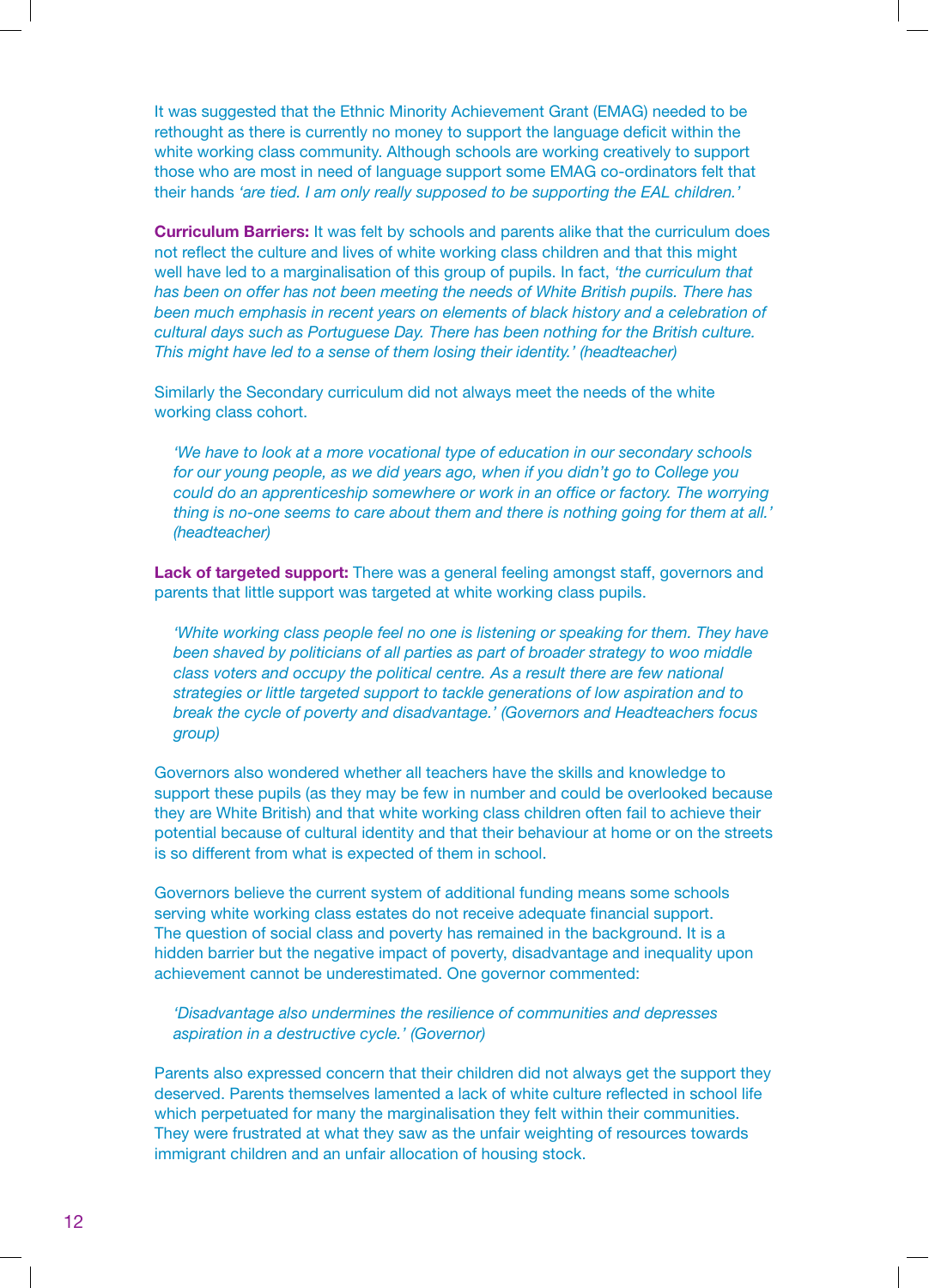Members of staff felt that the EMA grant needed to be rethought as there is currently no money to support the language deficit within the white working class community.

There is a need for targeted support for tackling low aspiration and disinterest in learning among the white working class community. Despite much academic debate the needs of white working class pupils have not been addressed and have been overlooked by local and national policy makers. The main obstacle to raising achievement is the failure of central Government to recognise that this group have particular needs that are not being met by the school system. Through discussions a picture of a community that is isolated, that does not have the resilience to cope with inner city life anymore emerges.

#### Section 3. School strategies to raise the achievement

Despite underperformance at the local and national level, in a number of case study schools, the white working class pupils buck the trend. For example in one case study school, despite challenging circumstances and low attainment at entry, 100% of white working class pupils with a low income background attained level 4 and above at KS2. In another primary school, 94% achieved level 4 and above. In the two case study secondary schools GCSE results have shown significant improvement and the percentage of pupils achieving 5+A\*-C is 86% and 77% respectively. The value added of the schools was also in the top 5% nationally.

There are a number of reasons why white working class pupils and other groups are doing well in the school despite low attainment at entry and challenging socioeconomic circumstances in the area served by case study schools. The evidence in this study demonstrates the many ways in which they work to support pupils, from all ethnic backgrounds, using a wide range of imaginative and inclusive strategies.

**Strong and visionary leadership:** The one essential feature that is shared by the most successful schools is strong leadership. The quality of management and leadership at all levels within the schools is generally good and in some cases outstanding. Their leadership has been the driving force behind change, new expectations and inspirational success. They have a culture of achievement with a positive can do attitude. Central to their work is high expectations and the provision of intensive support so that pupils meet them. All schools served by the headteachers are multi-racial schools and the diversity of pupils' backgrounds and circumstances are viewed as positive and not as barriers. Whatever backgrounds the pupils come from, headteachers want to ensure they succeed and do not accept background factors such as race, ethnic background, gender or social class as an excuse for underachievement. They regard liaison with parents as vital in the school's drive to raise achievement and have developed a strong relationship with the parents and the communities they serve. A number of these headteachers have working class roots and spoke about their firm commitment to raising achievement in disadvantaged communities. These headteachers have also employed a number of staff who have a good understanding of working class pupils' backgrounds, through first hand experience of teaching them or because they live locally in the community. Many have immediate knowledge of the needs, aspirations and challenges in the school community.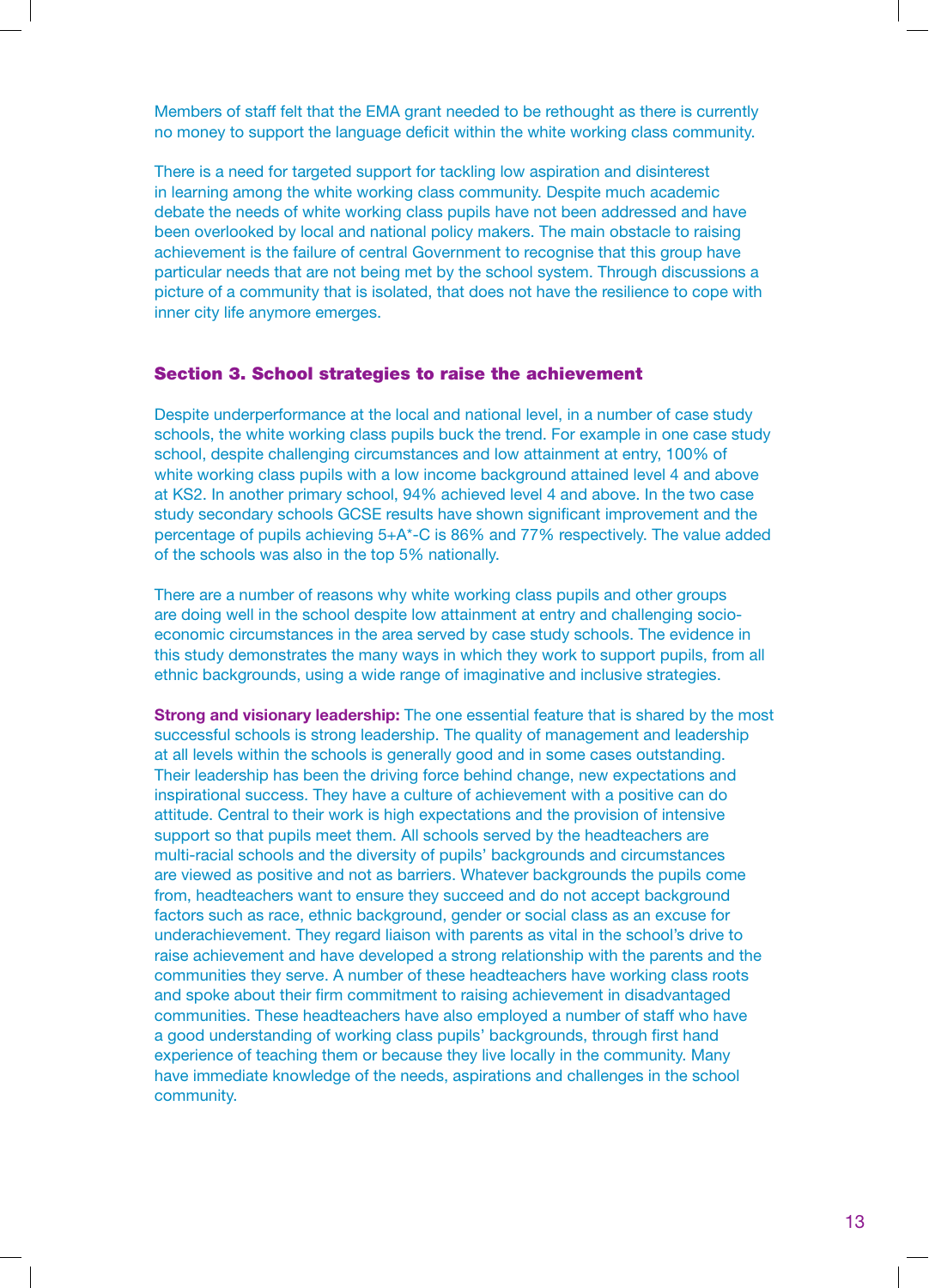**Use of data to raise achievement:** In the case study schools the *'use of data for school improvement'* is a strength. Data is used to promote effective selfevaluation and high standards of learning and teaching by clearly indicating areas of development; identifying underperforming groups; monitoring the effectiveness of initiatives and strategies; challenging the aspirations of staff, pupils and parents; supporting the allocation of staffing and resources and informing target setting and professional discussions with key partners such as the Local Authority, Ofsted, governors, parents and staff.

The use of data involves all interested parties: staff, governors and parents. One of the core elements of school success in raising achievement is a robust focus on tracking and monitoring of individual pupil progress and achievement in the widest sense of the term. The schools have well developed pupil tracking systems and have detailed Foundation Stage, Key Stage data, GCSE and non statutory optional assessment data at all year groups followed by background data such as ethnic background, language spoken, level of fluency in English, SEN stage, date of admission, attendance rate, eligibility for free school meals, mobility rate, years in school, types of support, and postcode data.

Senior managers play a key role in supporting and challenging teachers to raise the performance of every pupil. One senior manager explained:

*'Data is critical in raising achievement. We use it to prompt action, to make sure that each child is doing well.'* 

Data is used to look at whole school, whole class and group issues and to drill down to individual learning needs e.g. attendance of a particular child and the impact that this might have on their learning. The school data tracking systems can identify 'threshold' students and so trigger interventions. Using for example a traffic light system; red, amber and green to indicate actual against expected levels of progress, attainment is clear and easy to grasp, which is useful for discussion with teachers, senior managers and parents. Children who are not on track with their learning are highlighted and interventions e.g. booster classes, pupil groupings, additional support including one to one are put in place.

Rigorous monitoring enables schools to plan interventions where needed to support children's language, Special Educational Needs (SEN) and poor progress. There are regular pupil progress meetings with Special Educational Needs Co-ordinators (SENCOs), class teachers, heads of departments and senior managers, *'We focus*  in on individuals causing concern; if they are not achieving, we ask why? What can *we do? Its about bringing children into our consciousness, having a professional conversation, is there something going on at home?'* (Senior manager). At the end of the year many schools often do provision maps looking at targeted support across the school.

In one primary school in order to facilitate the effective use of data, the school holds a Learning Assessment Forum Week. Each class teacher is released for a day, three times in a year to analyse, with the headteacher, their class data and then with the Inclusion Manager and SENCO to discuss targeted support, *'the groupings, whether particular children would benefit from extra reading support or to start the statementing process for a particular child. It's about balancing out the resources we have. (SENCO) There are target groups of children, 6 in reading, 6 in writing and 6 in*  maths. The idea is that teachers must turn these children from red, at the beginning of *the year, to green (national age related expectation colour on the tracking chart).*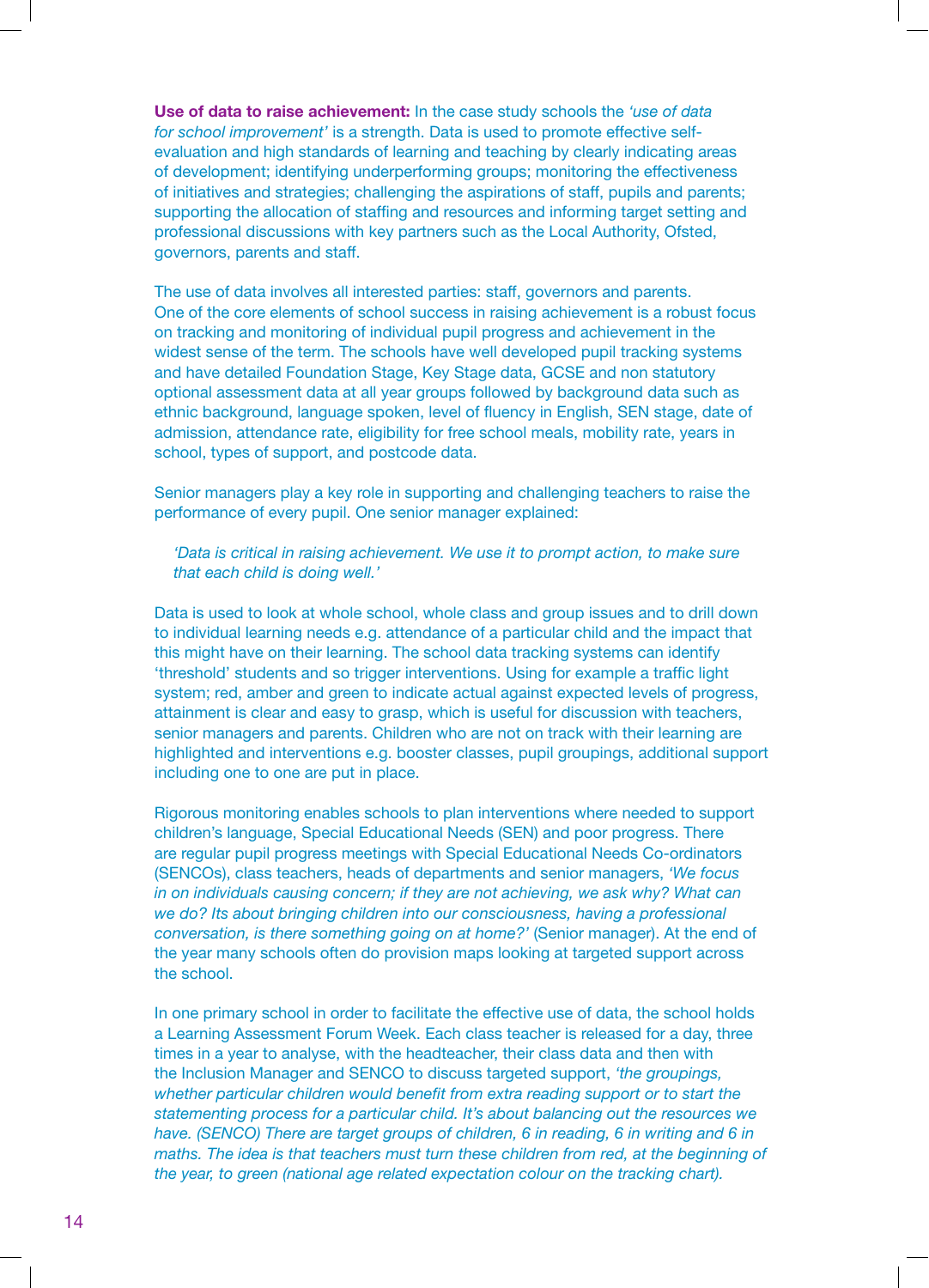*The class teacher and TA need to take ownership for the learning of those children. I* want them to be empowered to make the difference. I want them to say this is the *resource I need to make the difference to this child. I want this to be self perpetuating rather than all from me, I want the phase leaders to take over this role and report back to me.' (headteacher)* 

Overall there are excellent systems for monitoring the work of White British pupils with low income backgrounds. Schools identify those who need additional help or extra challenge and then provide them with appropriate support. More importantly, in these schools they realise the potential of every pupil. They know the data and they identify the percentages as individual children. They use data effectively for school selfevaluation and tracking pupil performance.

**Use of a relevant inclusive curriculum:** Schools use the curriculum to give children different experiences that widen horizons, raise aspiration and give them access to opportunities that they may take up later in life. Examples include visits to the opera, horse riding lessons, lessons in Mandarin, visits to corporate businesses and sightseeing trips in London.

*'We never let money be a barrier to achievement. We use the curriculum to kill class*  barriers. We find positive ways of transcending the class barrier, of widening their *horizons. We also provide a range of first hand experience for children to learn from. They must know that London is their wider community, those buildings belong to them.' (Headteacher)* 

Staff do not make assumptions about the life experiences that children have had, whether they were born here or not. Recognising that many families do not venture very far from their estates, many schools adopt an experiential approach to the curriculum to give children a practical experience of what they will be learning about and a chance to be immersed in the vocabulary before they begin to write, thus giving all children equal access to the curriculum.

*'We make sure that they have different experiences in different ways, visits, school trips and children bringing in things from home. There is an emphasis on slowing down and broadening out the curriculum, quality not quantity.' (Headteacher)* 

Recognising the need to include 'white working class' within school life, schools are reflecting on what this means and how this should be done. For some, this means a move towards a more community based curriculum which incorporates history within the local and wider community and in some a creative curriculum in which children explore their own heritage. In some schools there is a conscious effort to include White British culture in the life of the school. This included a Year 5 'evacuation' visit to the World War Two (WW2) heritage site Lincolnsfields Centre, Bushy for a World War Two, 1940's war time experience of life as a child evacuee. The same school also celebrated the Queen's Golden Jubilee in 2002 with a 'street party' in the playground with decorations and food outside.'

Secondary schools have thought carefully about the flexibility of their timetables and curriculum in order to ensure that all students *'get something out of their schooling.'* In one secondary school there is a supported curriculum for students that are achieving below National Curriculum levels when they enter in Year 7. There is also curriculum support enabling children to work on independent learning skills around the five Social Emotional Aspects of Learning (SEAL) themes. For example, empathy, how to articulate your frustration or how to approach different situations.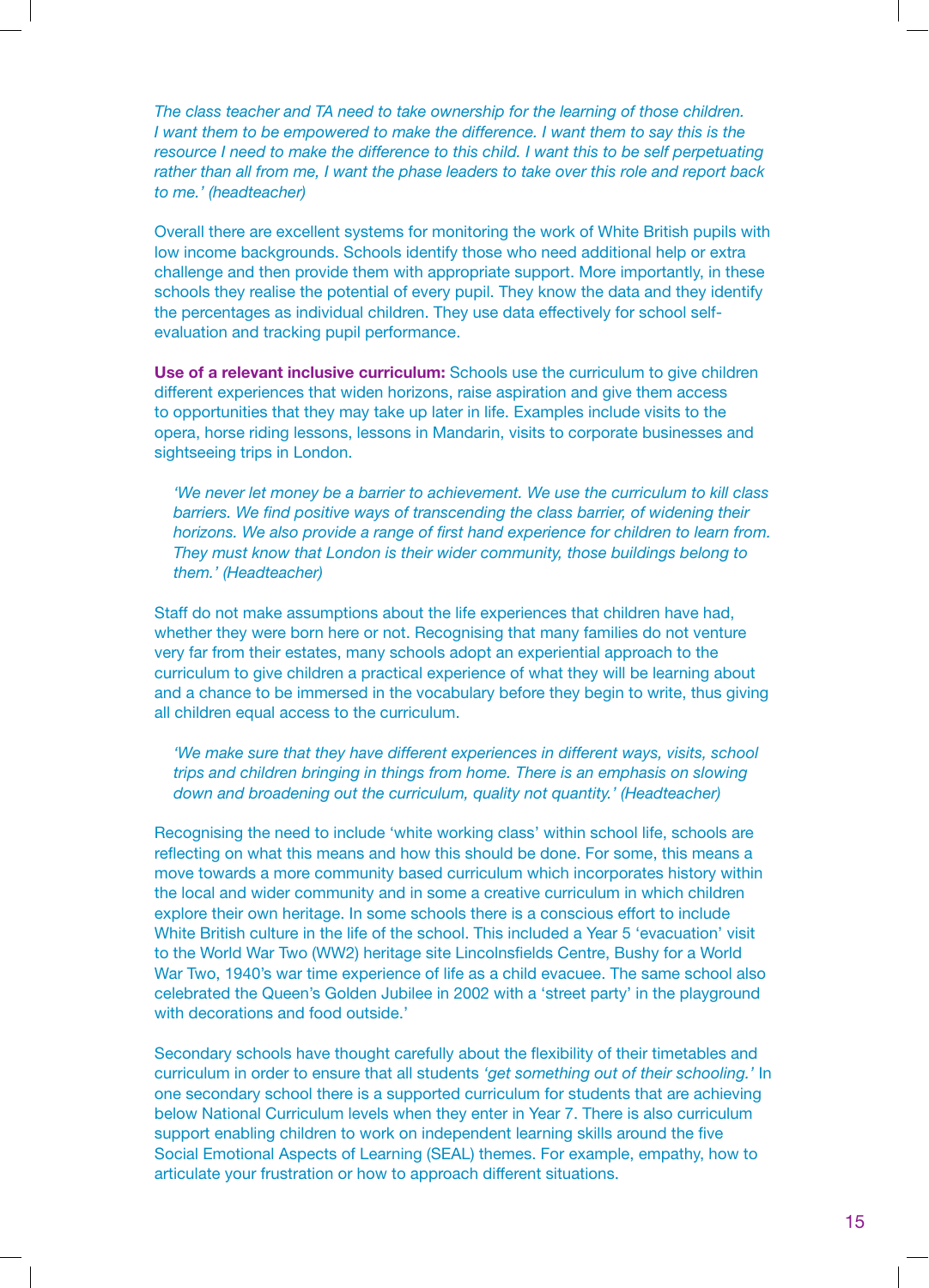Similarly the Increased Flexibility Project ensures that some students, many of whom are white working class, who by Years 10/11 want a more practical and vocational experience can go to college once a week to learn subjects such as Car mechanics or Child care.

*'These might be students who sometimes struggle at school but yet are the first to change a wheel on the college course! They are always on time for college, they* like it, they get treated like adults, it's a more relaxed environment. It's a bit of a *carrot and stick- going to college keeps them on track at school and many of them go onto college full time at a later date. They catch up with their missed lessons in Curriculum Support time.'* 

**Targeted support:** Staff in schools recognise that many white working class pupils in Lambeth schools have not moved from Stage 3 in their language development and are struggling with the academic language needed to access the curriculum and to succeed in public examinations. Schools use the strategies within the EAL pilot to enhance language development across the school population and embed language development in all curriculum areas. This involves inclusive teaching styles and an awareness of the learning preferences of pupils (visual, auditory and kinesthetic). Lessons include collaborative talk and practical activities and an experiential approach to the curriculum. EMA co-ordinators have worked alongside teachers planning specific language structures for learning sessions, modelling the use of talk partners with a focus on response and using characteristics of the language structure e.g. hypothesising. In many schools the Teaching Assistants are trained in these methods too.

In one secondary school Cambridge Education Associates ran Language in Literacy training across the curriculum aimed at raising the fluency levels of Stage 3 learners. This was a theoretical and practical course in making lessons, whatever the subject, more literacy focused. Staff from the Modern Foreign Language department do some teaching in other departments as a model for teaching in all subjects. The EMAG co-ordinator in one secondary school told us:

*'I do some geography teaching in year 8 and teach the lesson like an MFL lesson. This is really structured around the reading and writing elements. This is as critical for the White British as it is for the EAL students.'* 

Additional adults are used to target pupils with SEN, for example, higher level teaching assistants who support groups of children with basic numeracy skills. Many of these pupils were reported to have a negative attitude to reading:

*'It might just be that they need ten minutes a day from a TA to give them a push in the right direction. Many TAs are trained on how to read with the children, they've had ECAR training, how to use the reading folder, how to use targeted reading time. The TAs use the reading session in two parts, the first part is to practice key vocabulary or sounds, the second part is reading the book, they have sheets to fill in to note children's progress.' (Assistant head)* 

One school, in response to the needs of the community, employs a full time Speech and Language Therapist. *'We know that it is a pre requisite for high quality literacy'.*  Every child in Nursery and Reception and new arrivals throughout the school are screened by the Speech and Language Therapist, and they are then screened again in Year 3.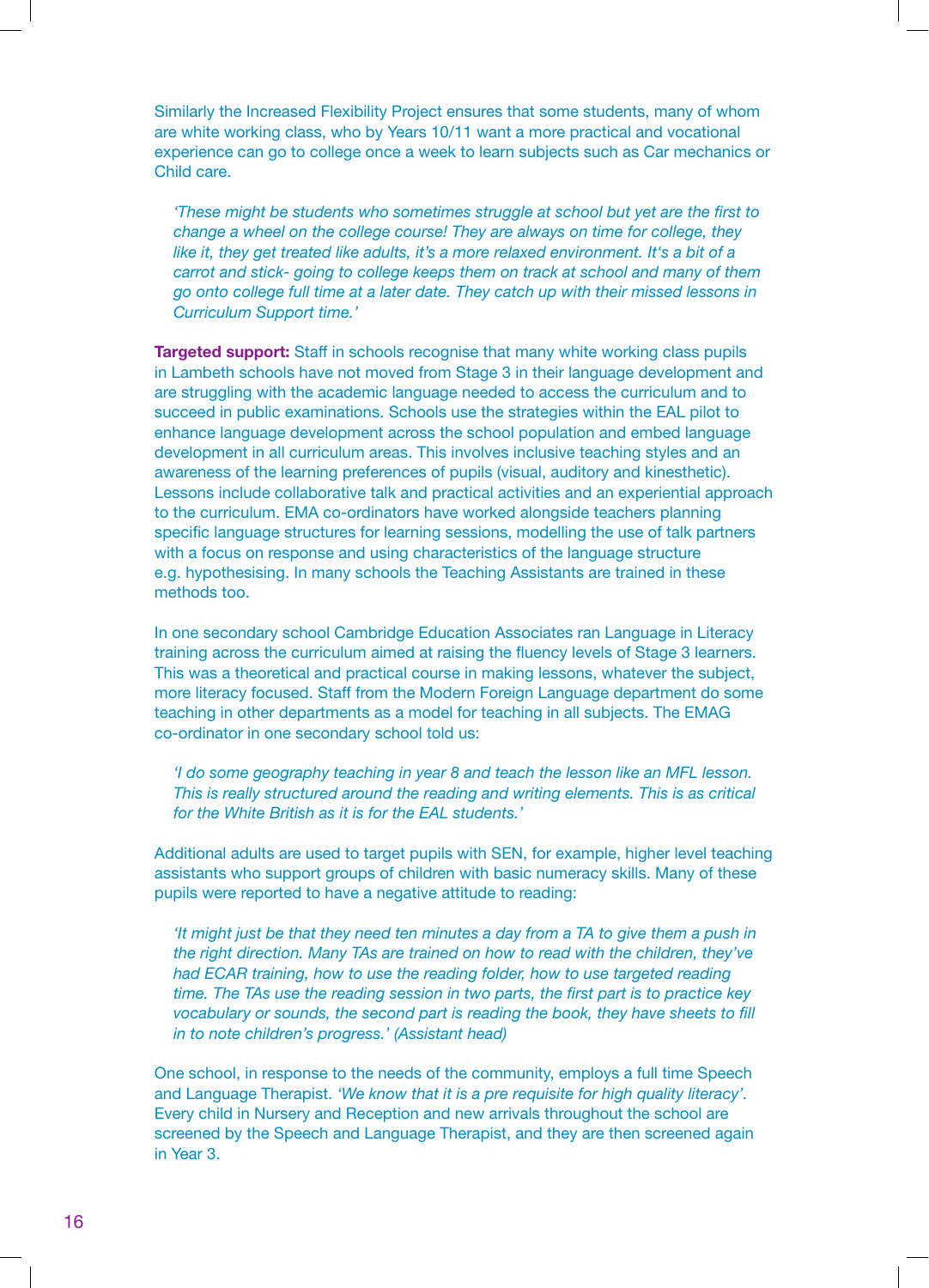There is also a range of targeted and global support for students at secondary level. For example, at one secondary school all Year 8 pupils receive group work intervention around social skills, anger management, conflict resolution and restorative justice and mediation. The Year 8 reading mentor project is designed to raise the literacy levels of pupils with low reading ages. Not only does this raise literacy levels but also student confidence and a sense of responsibility. In Year 9 an effective learning project is aimed at students whose attainment levels have dropped and gives advice with learning strategies and exam guidance. As part of the Year 10 Coaching for Success project external coaches come into the school to meet with an allocated group of students in year 10 to raise their attainment levels.

**Use of learning mentors:** The main aim of the learning mentor is to break down barriers to pupils' learning. Examples of barriers might be; lack of self esteem or confidence and poor erratic or intermittent attendance. The work of the learning mentors was imperative to family engagement and raising achievement. Mentors knew their communities well and demonstrated a 'common sense, empathetic' approach which has worked with engaging some of the white working class families in the community, to the extent that some families will now refer themselves to the mentors for support.

One learning mentor in a primary school summarised the secret of his success:

*'The greatest skill we have is empathy and following our own instincts. We reflect on our own practice and modify it according to the situation. We are always out there in the playground- accessible to parents. We talk to them at a lower level, not about the curriculum. We ask about their lives, how they are. We are non judgemental about what is going on in their lives. The children know us; the parents often use us as their intermediaries when they need to talk to school managers.'* 

Another mentor, who is part of the local community, builds strong relationships with the parents through empathy, *'I'm a parent too.'* Parents see her *'out and about on the street'* not as a figure of authority and this helps her to work with them more easily. Regarding parental engagement this mentor was aware that:

*'We have to build a good relationship with parents, the school has become the meeting place for everything. We have their children from 16 months to 11 years, they go away for 5 years and then come back again, some as parents.' She goes on to say, 'I have given our children alarm clocks and shown them how to set them up. I have told parents if they can get their children out of bed and dressed, we will feed them at Breakfast Club. They wouldn't pay for it. I do think it is the parents' responsibility but in the same breath I see it as safeguarding the children.'* 

The learning mentor has also set up a coffee morning for parents. This includes eight white mothers, at which she suggested that they read a book together. They read a chapter each week and read a bit at home too. One parent commented, *'I've never read a book in my life before. I don't like books. I didn't think I'd like to read a book*  but I can't put it down now, I never knew I'd like it'. This offered some parents an *'alternative from going to bingo but it was good for their children to see them reading and many began to read with their children at home.'* 

This reading club led on to other literacy sessions, an example is the session the learning mentor led around how to fill in a form for a job: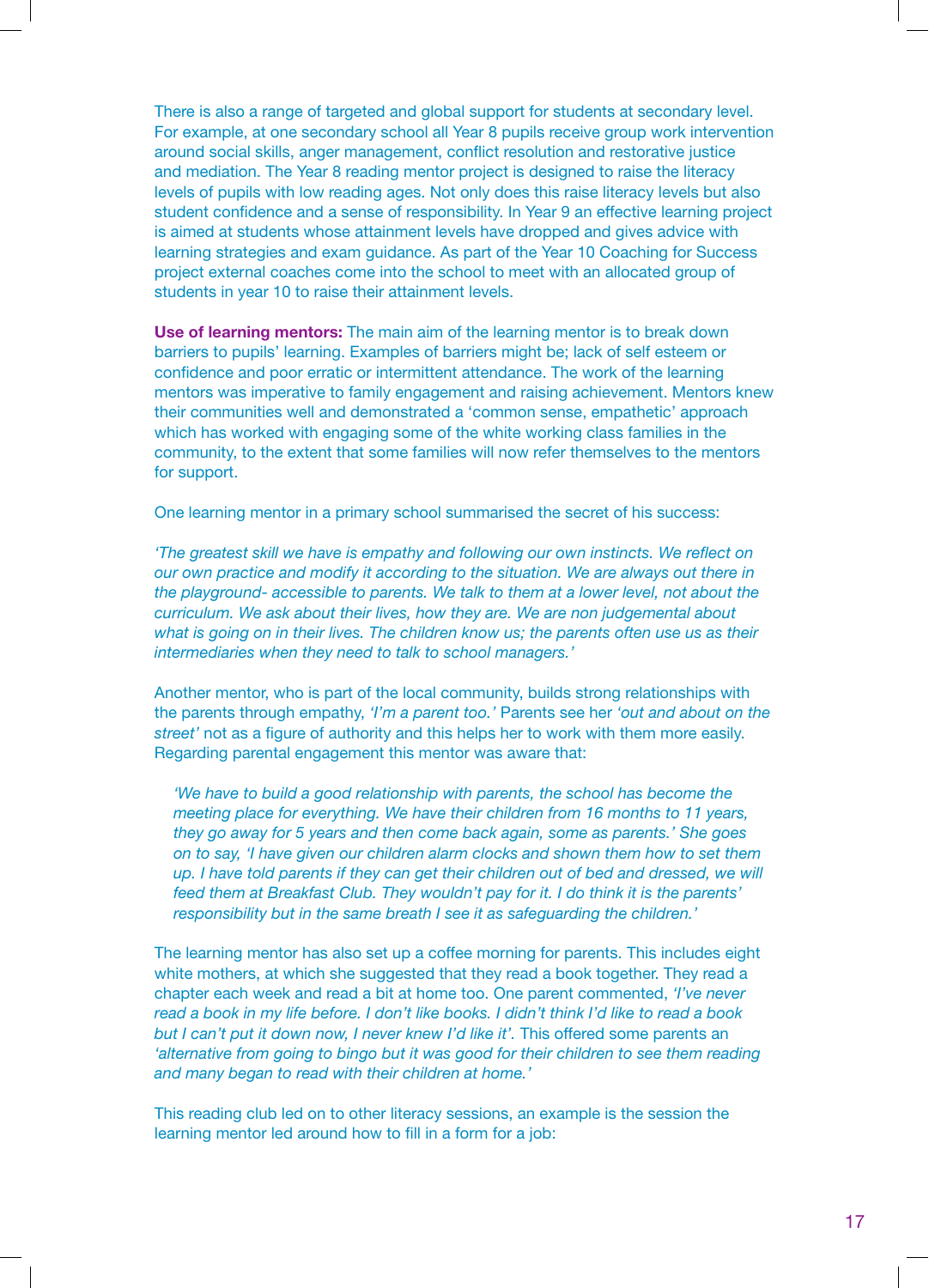*'We just did one altogether. Some mums went onto work in the school kitchens; I gave them a reference, this has changed their attitude towards school, they are* really on board now lots of our parents who were on these courses are now working *in the school. One parent has five children in the school and she is now actually working here.' (Learning mentor)* 

Another learning mentor has set up a Peer Mediation Service (Solving Conflict in Peace). The mentor trains students in skills such as patience, diplomacy and empathy to support their peers. The students complete twelve weeks of training followed by an interview which equips them to resolve conflict during the school day.

*'Students request mediation themselves. During mediation students sign an agreement. My mediators are role models for the school. They have to display positive behaviour with their uniform, their attendance. Mediation becomes a tool to monitor them. They lead fundraising e.g. Children in Need. Currently I have 34 White British mediators.'* 

In one school the learning mentor is a qualified teacher who also works as the EMAG co-ordinator. Her wide range of skills enables her to support pupils holistically with a firm vision of where they need to get to academically, for example, *'what they need for a level 4.'* With her EMA experience she also has a firm understanding of how EAL children linguistically develop. She monitors the work output of all the children she supports. With all the children that she supports the learning mentor uses solution focused brief therapy, focusing on what the child wants to achieve through learning mentor support rather than the problem itself. The learning mentor encourages the child to think about their preferred future and then to start working together to achieve this. Together, they make an action plan which all parties, including the parents sign.

One school has employed a Family Support Worker who has made a vast difference to the school and community. Her role is *'advocacy for children and families. Children know me because I talk to the classes, they come and find me and tell me if they are unhappy. It is not about individual parents, children or teachers; it's about the whole school community. Because of my experience I know which agencies to refer children and families to where necessary. I will carry on reviewing the situation with that agency, linking all these services up, family/agency/school.'* 

The Family Support Worker uses a wide network of people to support children and families e.g. an art therapist comes to the school twice a week to work with children who find it difficult to express their feelings in writing, or verbally. Another resource, The Children's Country Holiday Fund, have developed their role from simply providing a country holiday once per year for children from inner city areas, to weekend breaks and whole class visits away together. She states:

*'It develops life skills and socialisation, working in groups. The reality is that not all children have any of this before they enter school. They do not because they come from all sorts of backgrounds. The Children's Country Holiday Fund is branching out further and following up children who have transferred to secondary schools now. All of this gives parents a sense that their children's education is wider than just coming to school. It enables parents and children to see the bigger picture and how they can be part of it with their children.'* 

**Engaging parents and breaking the cycle of low aspiration:** The majority of schools in this research reported that the white working class families were the hardest to engage within the life of the school and their children's learning.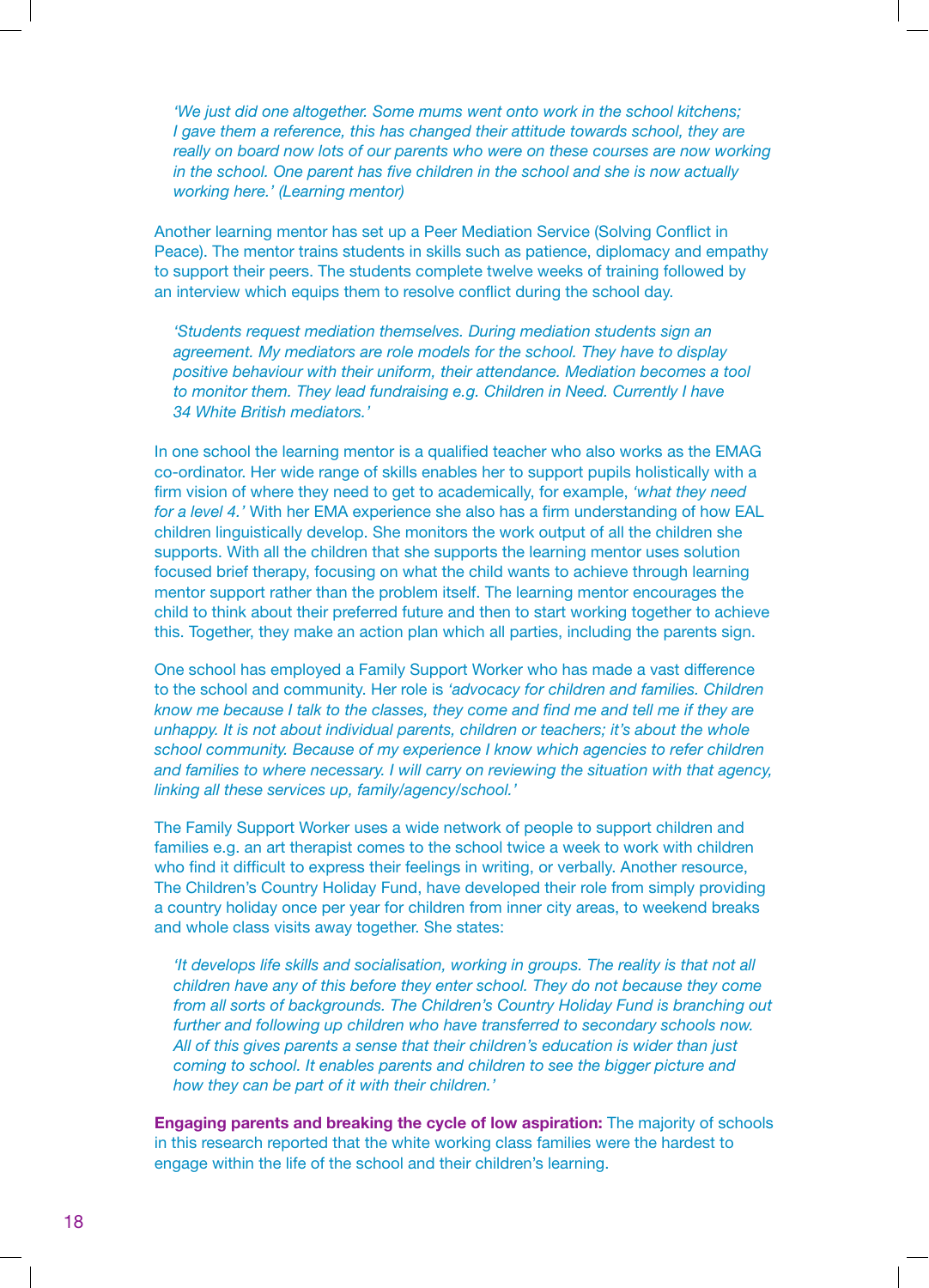reasons as a counter balance for the negative experiences that many had experienced at school themselves. The schools expressed frustration at the mismatch between the high aspirations of the school and low aspirations of the parents for their children's learning and have therefore worked hard on strategies to engage white parents with a view to raising achievement. School staff were aware that they had to draw parents in for positive

*'Our school targets families on free school meals. The rationale is to break the cycle of low aspiration, for adults to learn new skills, to be motivated to go on learning. Then this will have a positive impact on their children. There is a good deal of engagement with many white working class parents because we 'carry them'. We are the driving force, the first port of call for them when things go wrong. We are a source of support for all our families.' (Assistant headteacher)* 

*'It's always about the relationship that you make with the family. We have a White British family who have Social Services involvement, there are drug issues, parents at odds with each other. The success of the children is totally about the relationship we have with the family now; even if it starts in Nursery and takes until Year 4. We are in it for the long haul, we invest in families-chatting, positive phone calls, saying thank you for the part you are playing in X's progress.' (Assistant headteacher)* 

Many staff at the case study schools were in the playground to greet families at the beginning of the school day; they were around to pre-empt issues and listen to parents. This was noted by parents who were interviewed who felt that staff were visible and approachable.

 *she has been back since with her son!'* As well as the continual nurturing of some families, schools use specific strategies to bring parents into school. Examples are the 'Bring your dad to school day in the nursery', encouraging parents to come along to booster classes with their children and a Family Reading Project which is an excellent example of parental engagement, targeted at Reception and Year 1 children and their parents. The rationale behind the project is to encourage parents to join their children and be a part of their learning, promote the importance of reading and show the impact reading can have on individual children but most importantly to see reading as fun. The school designed the project in consultation with parents. It is run by Teaching assistants which is felt by the school to have a big impact on parental participation as the TAs live in the community and know the parents. An Assistant Head specifically targets certain parents to go on school trips. This is a way of getting them, *'to realise the opportunities that exist in London, to expand their horizons. It's all a case of how big*  is your world. One parent didn't realise that it was free to go to a museum. I know that

**Support for primary to secondary transition arrangements:** Some primary headteachers talked about the impact of transition on white working class pupils who they had worked hard to nurture at primary school. Many primary schools provide a nurturing environment and excellent behaviour management strategies which provide a much needed security for pupils. It was felt by many primary school staff that the size and organisation of most secondary schools inhibits the formation of supportive relationships and some children fall victim as a headteacher describes:

*Primary Schools do a great job but it is when pupils leave the problems start. When they get to secondary school pupils want to know that there is someone there who will listen to them, but in most cases there is not.'*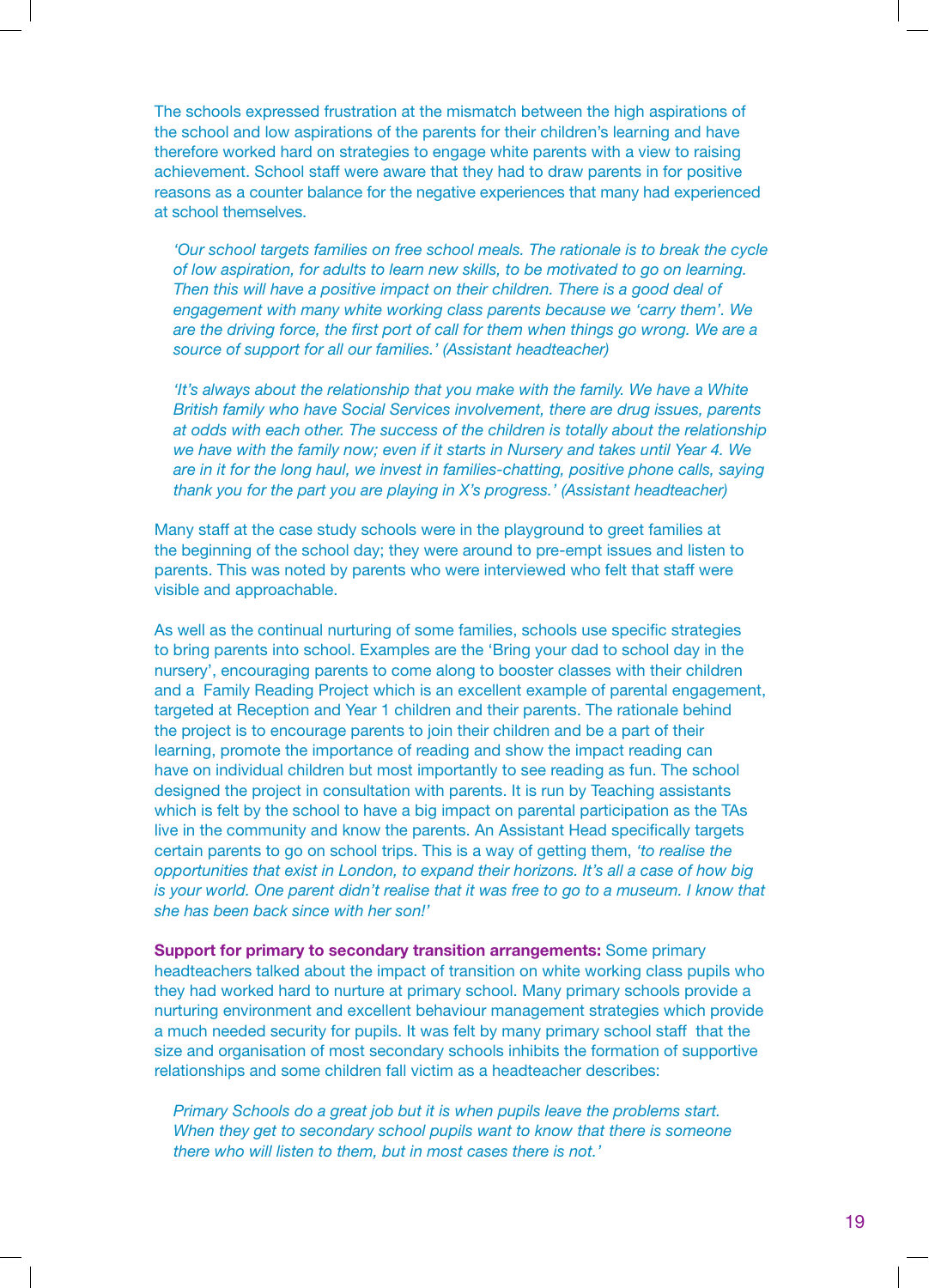However a new headteacher at a case study secondary school has become proactive in developing relationships with Lambeth primary schools and appointed a dedicated Transition Coordinator in Year 7 who co-ordinates the transition of Year 6 pupils to Year 7. She visits each of the feeder primary schools, often with another member of staff.

'Last year I took the Citizenship Co-ordinator to a primary school- she started the *process of making masks with the children on the theme of Citizenship and survival. The children were left to finish their masks with their teacher so that it was like an ongoing project. We also take a range of Year 7 children back to their primary school- sometimes those that might have lost their way a little and may need pulling back in.'* 

While the road show lesson is taking place the Transition Co-ordinator discusses each child coming to school with the class teacher using a proforma. She is able to glean information such as *'family background', strengths and weaknesses, students who shouldn't be put with other students etc.'* This information gets discussed back at school between the SENCO, the Citizenship Co-ordinator, Inclusion Manager and the teacher in charge of the Every Child Matters agenda. Each child gets discussed and a provision map of support is made, examples being; social support, anger management, family liaison worker; behaviour support; learning mentor, *'we don't set them up to fail.'* 

To further reassure pupils there is an Induction Day at the school and a parents' evening before September where parents have the opportunity to meet the form tutor in a more formal way. Many children due to start at school in September also attend a Summer school for a week at the beginning of the summer holidays.

#### Section 4: Conclusions and Recommendations

#### **Conclusions**

This study aims to examine the key barriers to learning and the school strategies to raise achievement of White British pupils with low income backgrounds. The main findings from the study confirm that the worryingly low achievement levels of many white working class pupils has been masked by the success of middle class white children in the English school system and the failure of Government statistics to distinguish the White British ethnic group by social background.

The empirical data shows that one of the biggest groups of underachievers is the white working class. One of the main reasons for pupil underachievement, identified from the case study schools and focus groups is a perceived lack of aspiration amongst parents for their children's future and a lack of engagement in their schooling and the failure of the National Curriculum to reflect adequately the needs of White British working class pupils. It is also perpetuated by factors such as economic deprivation; feelings of marginalisation within the community exacerbated by housing allocation; a lack of community and school engagement; a perception that their identities are not being affirmed in school; low literacy levels and parental low aspiration for their children's education. The study argues that the key to raising achievement is to have the highest expectations of pupils and the community, a series of measures which include developing strategies to break the cycle of poverty and disadvantage, tackling generations of low aspiration and a disinterest in learning that prevents pupils from fulfilling their potential across a range of areas.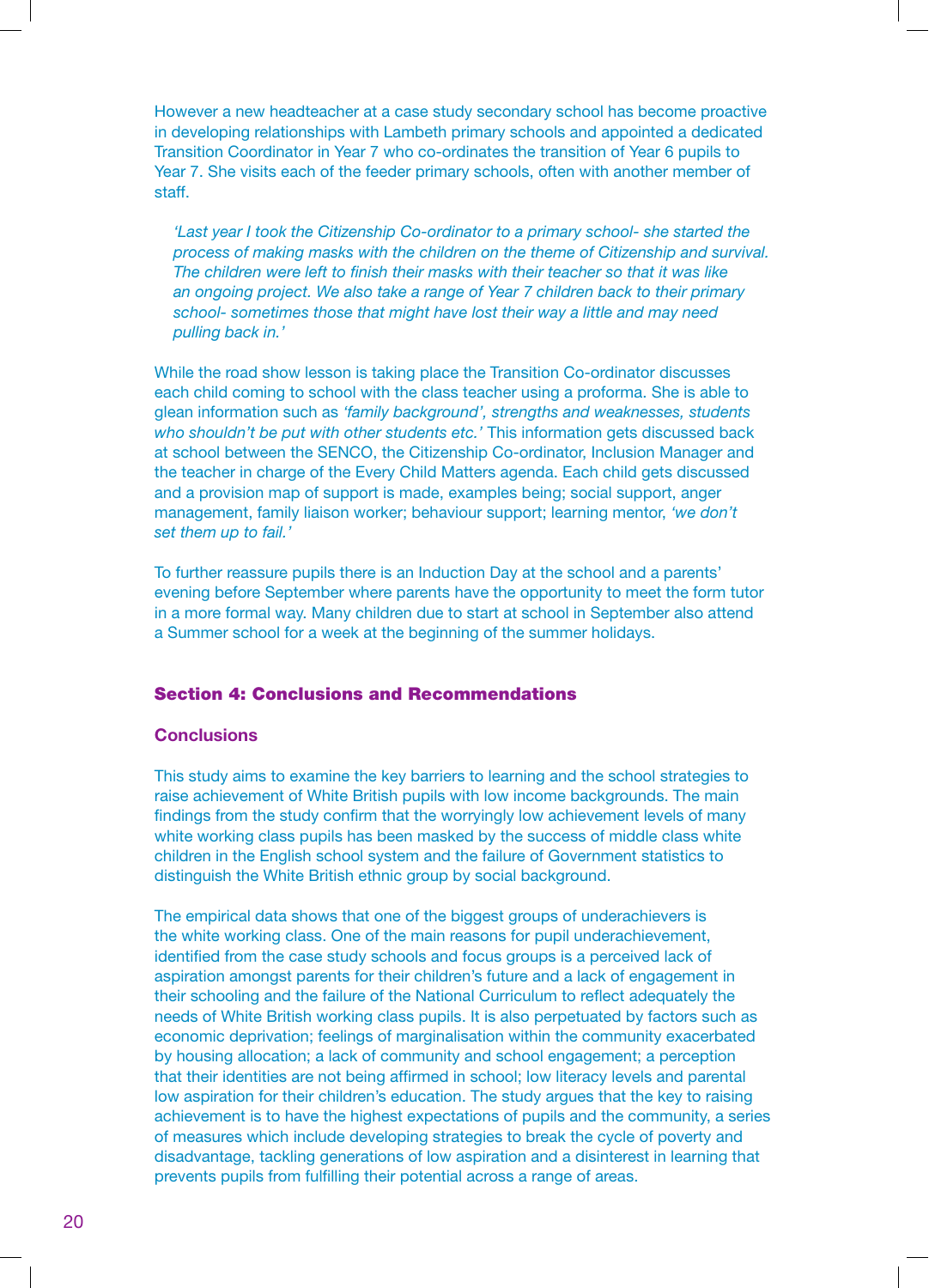Despite underperformance at local and national level, in a number of case study schools the white working class pupils buck the trends. For example in one primary school, despite challenging circumstances and low attainment at entry, 100% achieved level 4 and above. There are a number of reasons why white working class pupils and other groups are doing well in the school despite low attainment at entry and challenging socio-economic circumstances in the area served by case study schools. Key features and success factors include:

- Strong and inspirational leadership by the headteacher;
- High expectation for all pupils and teachers;
- An inclusive curriculum that raises aspiration and meets the needs of white working class pupils and parents;
- Close links with parents and increasing community support, which earn the schools the trust and respect of parents;
- Effective use of data and rigorous monitoring systems which track individual pupils' performance;
- Good and well targeted support for white working class pupils through extensive use of teaching assistants and learning mentors;
- Effective support for language development amongst white working class pupils;
- Good support for pupil transition between primary and secondary;
- Celebration of cultural diversity and a strong commitment to equal opportunities.

These findings are also supported by the pupil voice and attitudinal survey. Generally pupils attending the case study schools spoke with enthusiasm about their experiences in school and gave good evidence about what successful schools do to raise pupil achievement. White British pupils were positive about the school and over 91% 'strongly agreed'/ 'agreed' with the statements that the case study schools are successful schools and in the main they enjoy learning at school. The children were clearly very happy with their experience. They felt valued and treated equally. They rated the care, guidance and support that the school provided as good during the focus group discussion. *'You get individual support with the teachers and teaching assistants and this helps you to do well at school.'* The children's confidence in their school is justified by their exceptional results, achieved in spite of very low starting points.

#### **Policy implications**

*'Britain remains blighted by class division and economic background is still a strong predictor of life chances.'* (Runnymede Trust, 2009). The empirical evidence confirms that White British pupils from working class backgrounds are the lowest attaining pupils compared with any other ethnic groups. The data also show that White British pupils from middle class backgrounds are more likely to attain 5+A\*-C passes than those from Bangladeshi, Black African, Pakistani, mixed race, Black Caribbean pupils and other White backgrounds. The low attainment and poor progress of White British working class pupils is a key concern. Despite much academic debate and concern the needs of white working class pupils have not been addressed and have been overlooked by local and national policy makers. The main obstacle to raising achievement is the failure of central government to recognise that white working class pupils have particular needs that are not being met by the school system. Through discussions a picture of a community that is isolated, that does not have the resilience to cope with inner city life anymore, emerges.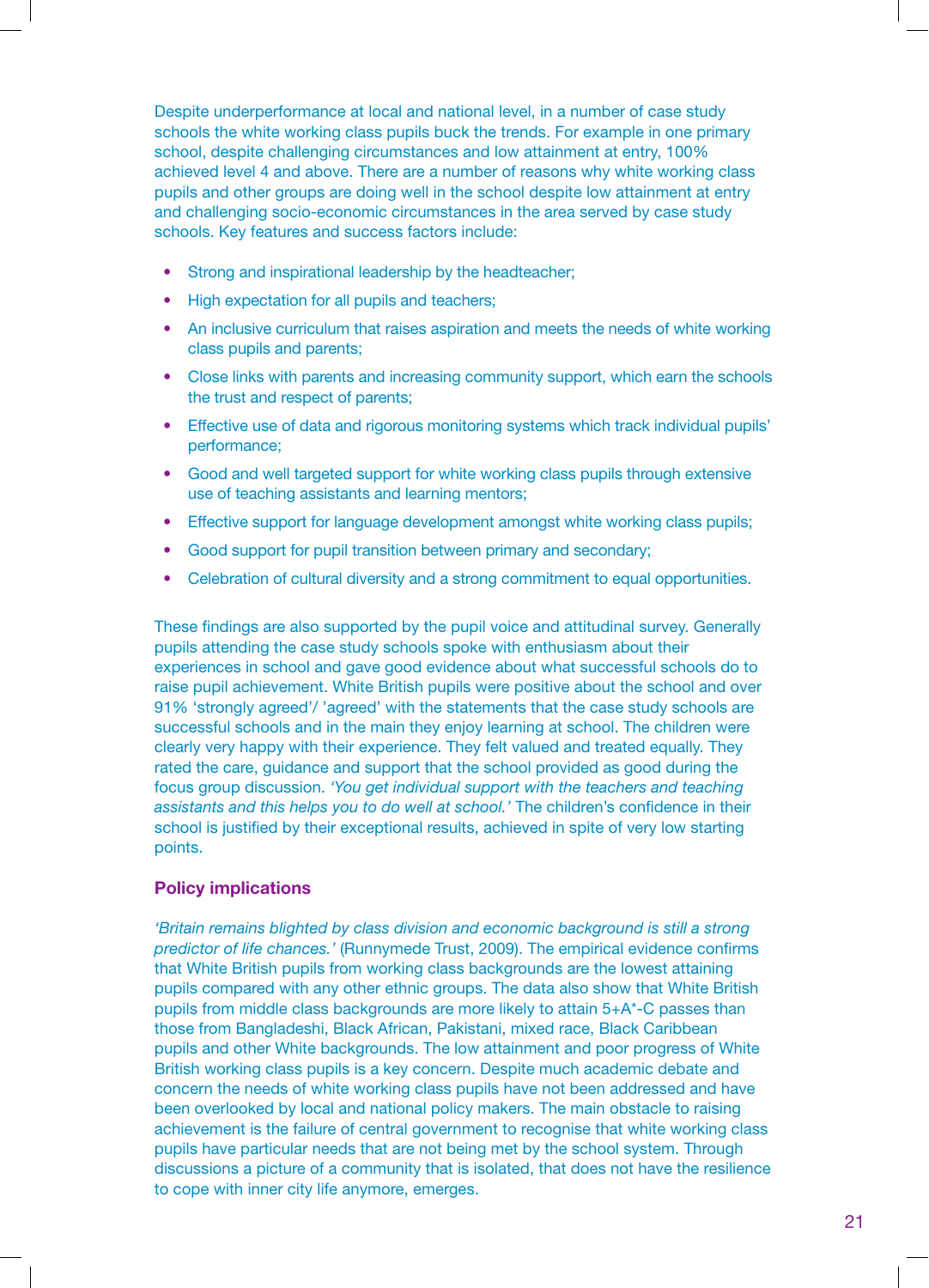The question of social class and poverty has remained in the background, a hidden barrier which is not discussed. National policy makers often seem to overlook the particular difficulties faced by white working class children. *'The government seldom talks about class in general and white working class in particular, preferring terms such as 'hardworking families' and 'social inclusion' as part of a strategy to attract middle class voters. This has alienated and affected the white working class.'* (Runnymede Trust 2009). It is important that this issue is addressed through additional funding. At present, entitlement to free meals is used to direct resources to schools. Many children in receipt of these meals are white from disadvantaged backgrounds.

Free School Meals (FSM) eligibility is a significant factor in funding to schools and there are also a number of programmes aimed particularly at schools in areas of generally high economic disadvantage including ring-fenced EMAG funding to provide support for EAL and ethnic minority pupils. We would argue that EMAG support is well targeted towards EAL pupils who are not fluent in English. However it needs to be recognised that funding through entitlement to free schools meals is not enough to tackle the huge challenge facing white working class pupils. There is now a need for additional ring-fenced funding to support targeted initiatives to raise aspiration and achievement of white working class pupils.

#### **Recommendations**

#### **The Department for Children, Schools and Families (DCSF)**

The government needs to recognise that the underachievement of White British working class pupils is not only a problem facing educational services but a daunting and profoundly serious challenge. This research also suggests a series of measures which include developing strategies to break the cycle of poverty and disadvantage, a legacy of low aspiration and a disinterest in learning that prevents pupils from fulfilling their potential across a range of areas. Key to raising achievement is to have the highest expectations of pupils and the community. To tackle the underachievement of white working class pupils in Britain:

- 1. There should be statutory national annual collection of social class data from schools through the school census including data on parental occupation.
- 2. The DCSF should introduce targeted funding to support schools and LAs to address underachievement of working class pupils. However, this should not result in redirecting EMAG funding to support white working class pupils.
- 3. Identify examples of effective practice in addressing white working class underachievement at local and national level.
- 4. Support schools and LAs to develop a multicultural curriculum that treats White British identity in the same way as ethnic minorities. This curriculum should give confidence to White British pupils so that they can proudly assert their identity as an ethnic group.

#### **Local Authority (LA)**

- 1. Continue to promote community cohesion and celebrate diversity so that all pupils understand and appreciate others from different ethnic, linguistic and religious backgrounds in the UK.
- 2. Commission research into the barriers and strategies to raise achievement of mixed race (White/Black Caribbean pupils and White/Black African pupils). Data from this research suggests that mixed heritage pupils are another fast growing group that is underachieving in schools.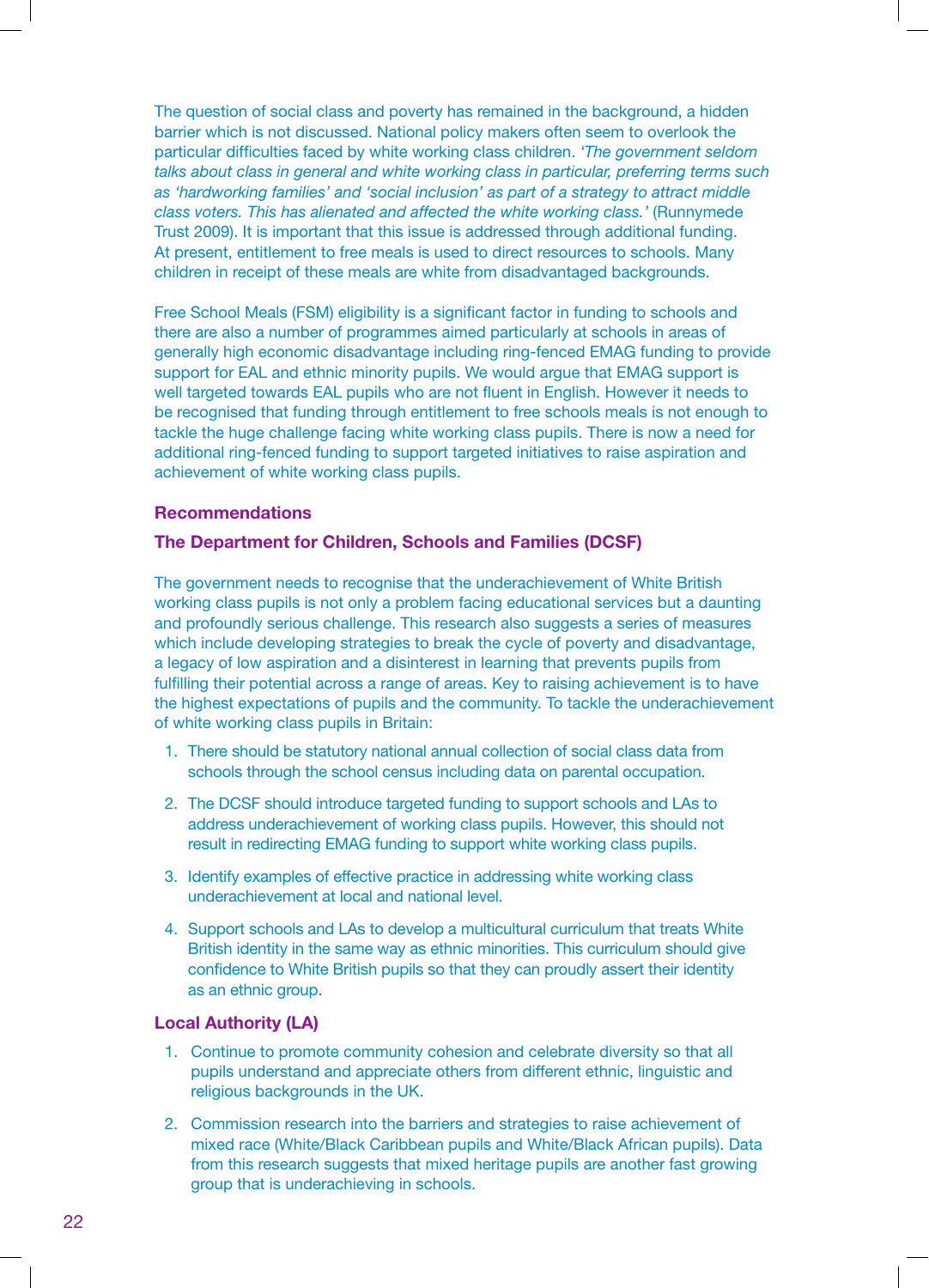#### **Schools**

- 1. Performance data is used to raise the awareness of any underachievement to monitor and guide pupils' progress.
- of all pupils. In the light of this audit, all schools should map provision across years and subjects and ensure that coverage is coherent and addresses the needs of the white working class. 2. Audit the curriculum to reflect the diversity of the school community and the needs
- 3. A flexible approach to implementing intervention strategies, including those by specialist language teachers, learning mentors and other staff.
- 4. A strong partnership is developed with a wide range of agencies to provide social, emotional, educational and practical support for white working class pupils and their families.
- 5. Use creative and flexible strategies to engage parents to make them feel valued, raise aspirations and to enable them to support their children's education.
- 6. Schools should promote community cohesion so that all pupils understand and appreciate others from different backgrounds with a sense of shared vision, fulfilling their potential and feeling part of the community. Specifically through the school curriculum, pupils should explore the representation of different cultural, ethnic, linguistic and religious groups in the UK.

#### **References**

Babb. P, (2005). *A Summary of Focus on Social Inequalities,*  Office for National Statistics, http://www.ststistics.gov.uk/focuson/socialinequalities

Demie, F and Lewis, K. (2010 a). *White Working Class Achievement: A Study of Barriers to Learning in Schools,*  Research and Statistics Unit, London Borough of Lambeth, January.

Demie, F and Lewis, K. (2010 b). *Raising Achievement of White Working Class Pupils: School Strategies,* Research and Statistics Unit, London Borough of Lambeth.

Demie, F, Lewis, K and McLean, C (2007). *Raising Achievement of Somali Pupils: Good Practices in London Schools,* Lambeth Research and Statistics Unit, London Borough of Lambeth.

Demie, F. and Mclean, C. (2007). *The achievement of African heritage pupils: Good practice in secondary schools,* Educational Studies, Vo1.33, No.4.

Demie, F.; Mclean, C and Lewis, K. (2006). *The achievement of African heritage pupils: good practice in schools,* Research and Statistics Unit, London Borough of Lambeth, July.

Demie, F (2005). Achievement of Black Caribbean pupils: good practice in Lambeth schools, British Educational Research Journal, 31, 4: pp. 481–508.

DfES, (2006). *Social Mobility: Narrowing Social Class Educational Attainment Gaps,* Supporting materials to a speech by the Rt Hon Ruth Kelly MP Secretary of State for Education and Skills to the Institute of Public Policy Research 26 April 2006

www.dfes.gov.uk/rsgateway/DB/STA?t000657/index.shtml

Marshall, G. (2002). *Repositioning class, social Inequality in Industrial Societies,* London, Sage.

Office for Standards in Education (2004) *Achievement of Bangladeshi pupils,* London: Ofsted

Office for Standards in Education (2002a). *Achievement of Black Caribbean Pupils: Three Successful Primary Schools,* London: Ofsted (HMI447)

Office for Standards in Education (2002b). *Achievement of Black Caribbean Pupils: Good Practice in Secondary Schools:* Ofsted (HMI448)

Reay, D. (1998). Rethinking Social Class: Qualitative Perspectives on Class and Gender, *Sociology,* 32, 2, pp. 259 – 275

Runnymedetrust (2009). *Who cares about the white working class?* http://www.runnymedetrust.org/projects/ community-cohesion/white-working-class.html

Strand, S. (2008). *Minority ethnic pupils in the Longitudinal Study of Young People in England: Extension report on performance in public examinations at age 16. DCSF Research Report RR-029.* London: Department for Children, Schools and Families. Available at: http://www. dfes.gov.uk/research/data/uploadfiles/DCSF-RR029.pdf.

Strand, S. (2007). *Minority ethnic pupils in the Longitudinal Study of Young People in England. DCSF Research Report RR-002.* London: Department for Children, Schools and Families. Available online at: http://www.dfes.gov.uk/research/data/uploadfiles/DCSF-RR002.pdf

Sutton Trust, (2005). Rates of eligibility for free school meals at the top state schools, http://www.suttontrust.com/reports/RatesOfEligibilityfor FreeSchoolMealsattheTopStateSchools.pdf